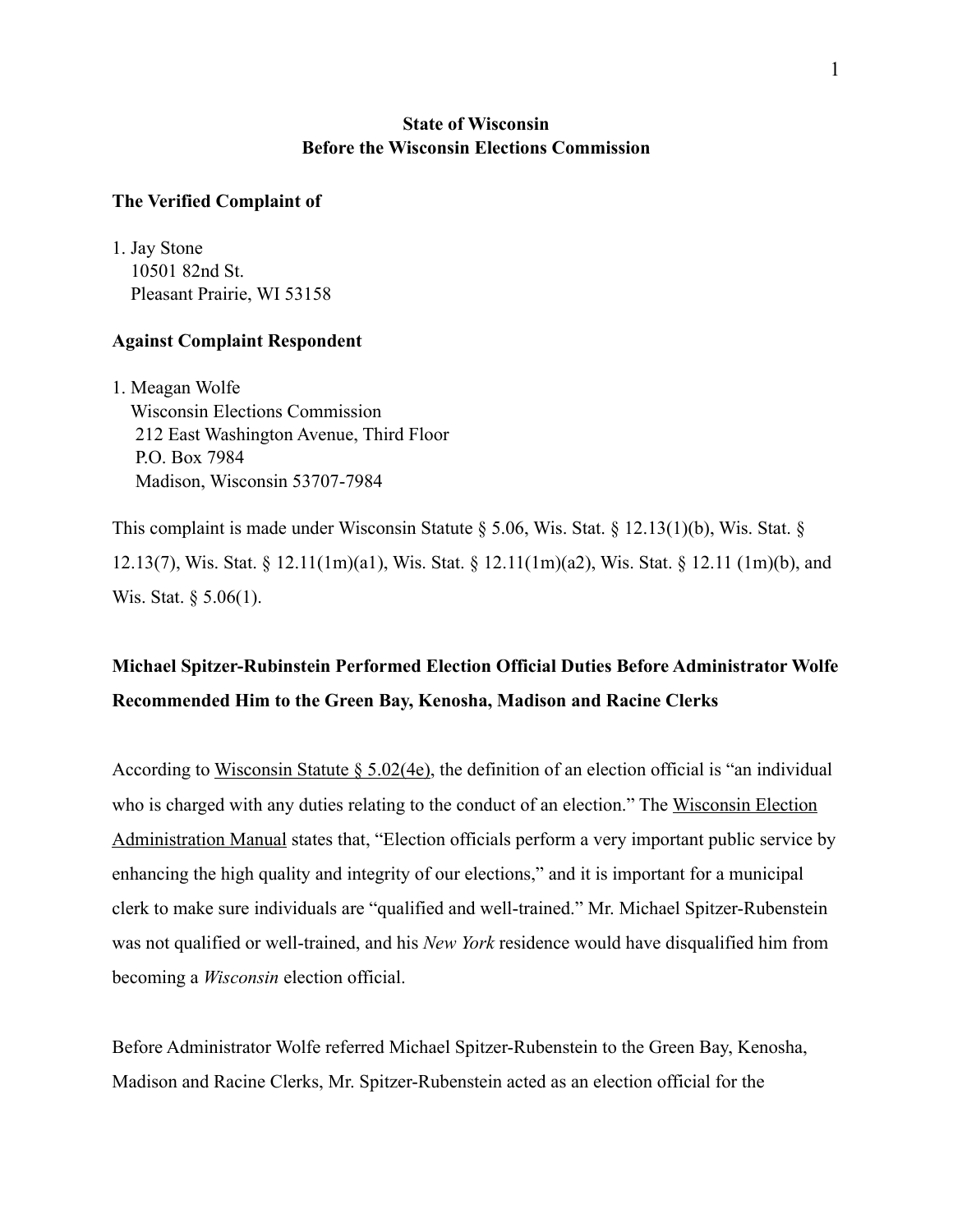Milwaukee Election Commission and its Executive Director Claire Woodall-Voog. Besides Mr. Spitzer-Rubenstein not meeting Wisconsin's election official residency requirement, Mr. Spitzer-Rubenstein lacked the requisite certification, training and swearing of an oath of office.

[In Mr. Spitzer-Rubenstein's email to Executive Director Woodall-Voog,](https://s17596.pcdn.co/wp-content/uploads/2021/05/Email-1.png) he said he will submit his absentee voter instruction edits to her on the next business day. Because Mr. Spitzer-Rubenstein was not a Wisconsin election official as required, Mr. Spitzer-Rubenstein was unqualified to edit the absentee voter instructions for the Milwaukee Election Commission.

In [Mr. Spitzer-Rubenstein's email](https://s17596.pcdn.co/wp-content/uploads/2021/05/Email-1.png) to Executive Director Woodall-Voog, he wrote "I'll create a flowchart for the VBM processing that we will be able to share with both inspectors and observers." VBM is an acronym for "vote by mail." Since Mr. Spitzer-Rubenstein was not a Wisconsin election official, he was unqualified to write the Milwaukee Election Commission's vote by mail flowchart.

At the beginning of [Mr. Spitzer-Rubenstein's email](https://s17596.pcdn.co/wp-content/uploads/2021/05/Email-1.png) he asked Executive Director Woodall-Voog to send him "the procedures manual and any instructions for ballot reconstruction process." At the end of Mr. Spitzer-Rubenstein's email, he said, "I'll look at the reconstruction process and try to figure out ways to make sure it's followed." Mr. Spitzer-Rubenstein was unqualified to manage the curing of Wisconsin ballots because he was not a Wisconsin election official. Mr. Spitzer-Rubenstein may not have cured Milwaukee's absentee ballots, but according to the correspondence between Mr. Spitzer-Rubenstein and Executive Director Woodall-Voog, he was involved in the managing of the process.

[In Mr. Spitzer-Rubenstein's email](https://s17596.pcdn.co/wp-content/uploads/2021/05/Email-1.png) he wrote that, "We're pushing Quickbase to get their system up and running." Complainant assumes Mr. Spitzer-Rubenstein's reference to "their system" is US Digital Response (USDR), another nonprofit organization and CTCL partner. Quickbase is a database program whose intended use was to track when Milwaukee voters cast their ballots.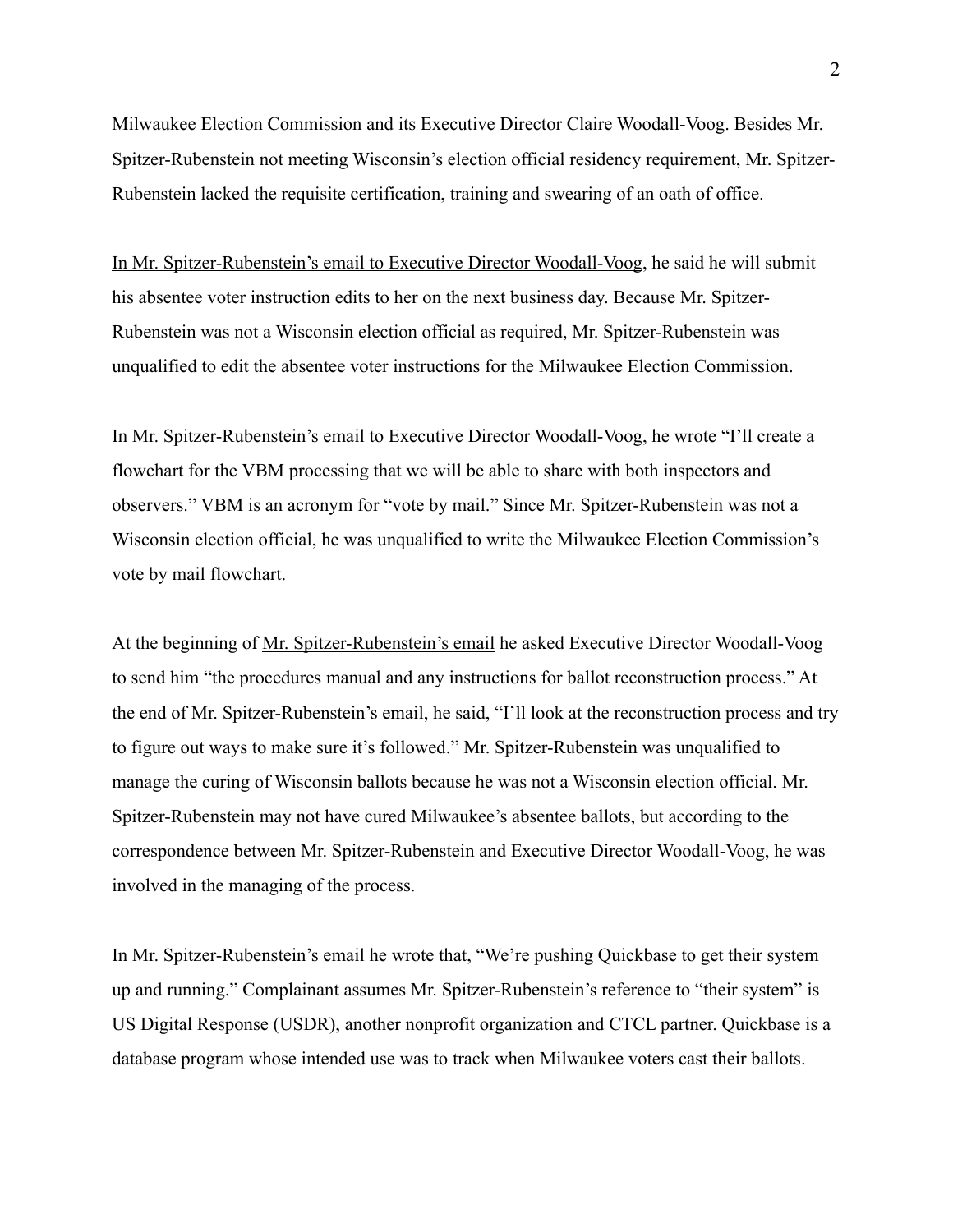In Executive Director [Woodall-Voog's September 16, 2020 email](https://s17596.pcdn.co/wp-content/uploads/2021/05/Email-2.png), she wrote, "While I completely understand and appreciate the assistance that is trying to be provided, I am definitely not comfortable having a non-staff member involved in the functions of our voter database, much less recording it. … I don't think I'm comfortable having USDR get involved when it comes to our voter database."

There are no emails or evidence that shows Executive Director Woodall-Voog tried to stop Mr. Spitzer-Rubenstein or USDR from using Quickbase to interface with the Milwaukee Election Commission's database between August 28, 2020, the date Mr. Spitzer-Rubenstein first discussed Quickbase with Executive Director Woodall-Voog and September 16, 2020, the date of Executive Director Woodall-Voog's email about feeling uncomfortable with USDR. Where as Mr. Spitzer-Rubenstein was not a Wisconsin election official, Mr. Spitzer-Rubenstein should not have been given any consideration whatsoever to interface with the Milwaukee Election Commission's database.

Wisconsin Election Administration Manual requires election officials who are "qualified and well-trained" for the purpose of "high quality and integrity in our elections." Mr. Spitzer-Rubenstein was neither qualified nor well-trained to perform the election official duties that he did for the Milwaukee Election Commission. Administrator Wolfe's referral of Mr. Spitzer-Rubenstein after he performed election official duties for the Milwaukee Election Commission was reckless and gross negligence at best. Administrator Wolfe's referral of Mr. Spitzer-Rubenstein to the Green Bay city clerk allowed Mr. Spitzer-Rubenstein to continue to perform Wisconsin election official duties, which has caused many voters to doubt the Wisconsin November 3, 2020 election results.

### **Administrator Wolfe's Referral of Michael Spitzer-Rubenstein to Four Zuckerberg 5 Cities**

WEC Administrator Meagan Wolfe sent out an email to the Green Bay, Kenosha, Madison, and Racine clerks 12 minutes after Executive Director Woodall-Voog emailed her an "introduction"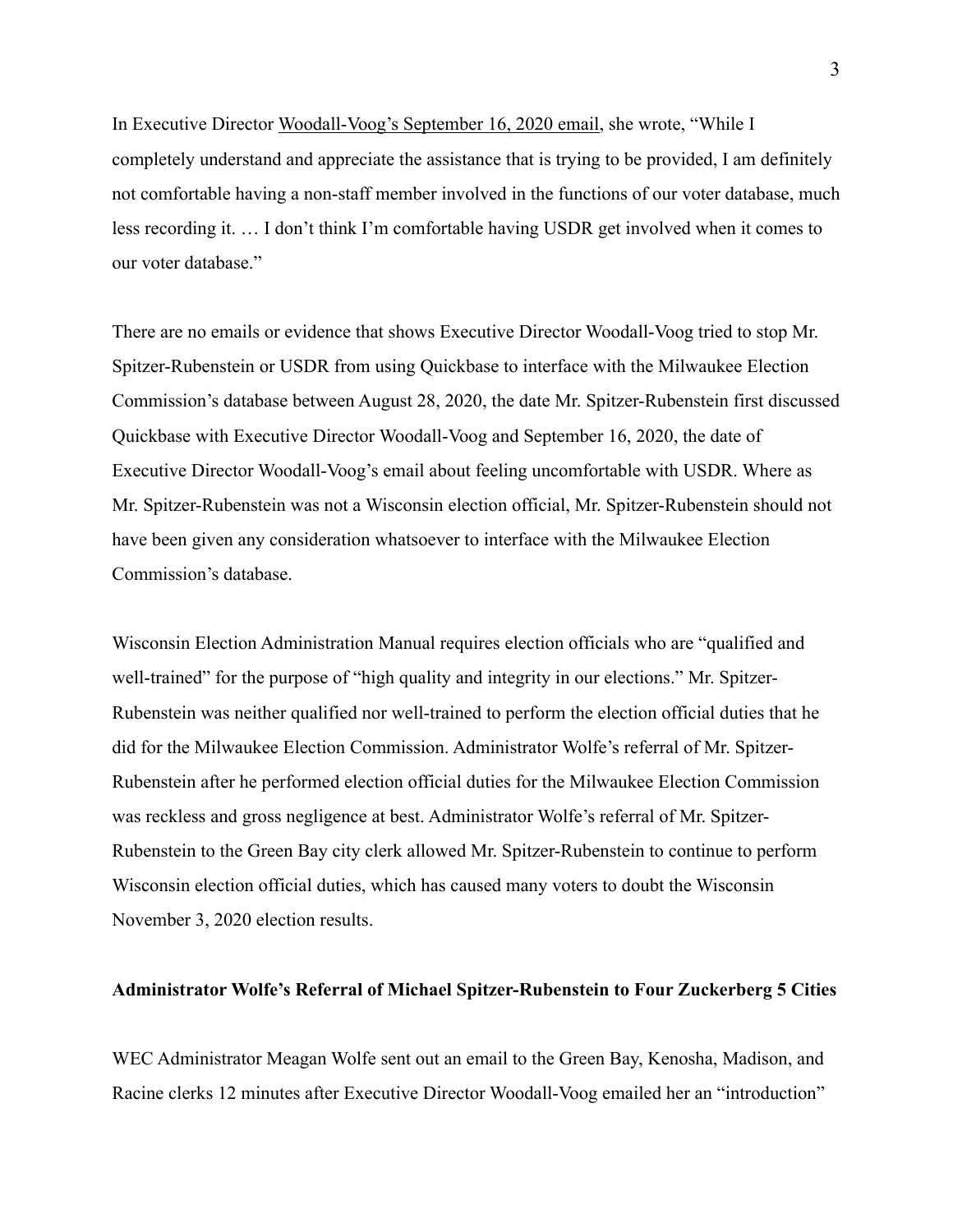to Michael Spitzer-Rubenstein, Hillary Hall, and Vote at Home. In Administrator Wolfe's August [28, 2020 email](https://s17596.pcdn.co/wp-content/uploads/2021/05/Email-3.png) she wrote the below recommendation for Mr. Spitzer-Rubenstein and Vote at Home.

"Green Bay, Madison, Racine and Kenosha-

Passing along a recommendation and resource from Milwaukee. Just wanted you to be aware in case you thought this might be a group you are interested in working with or learning about. Claire in Milwaukee okayed me sending this along, and it sounds like you should reach out to Michael at [michael@voteathome.org](mailto:michael@voteathome.org) if you are interested in learning more."

 [The subject line in Executive Director Woodall-Voog's email](https://s17596.pcdn.co/wp-content/uploads/2021/05/Email-3.png) to Administrator Wolfe was "Introduction to Vote at Home." In the body of Executive Director Woodall-Voog email to Administrator Wolfe, she wrote: "I just wanted to reach out and connect you with Micheal Spitzer-Rubenstein and Hillary Hall from the Vote at Home Institute in case you think other clerks or the WEC staff would find working with them useful."

Administrator Wolfe wrote, "Passing along a recommendation" from Milwaukee, but Executive Director Woodall-Voog did not say she recommended Michael Spitzer-Rubenstein or Vote at Home as Administrator Wolfe wrote. Rather, Executive Director Woodall-Voog said she was providing an "Introduction to Vote at Home." There is difference between a "recommendation" and an "introduction." A *recommendation* of a person or organization is based upon known qualifications and accomplishments. An *introduction* is the presentation of a person or organization without implying the person or organization is qualified or accomplished.

Administrator Wolfe wrote "Claire in Milwaukee okayed me sending this along." Administrator Wolfe implied she was okay with Michael Spitzer-Rubenstein becoming involved in their cities election administration. When Administrator Wolfe referred Mr. Spitzer-Rubenstein, she failed to specify what Mr. Spitzer-Rubenstein and Vote at Home could or could not do.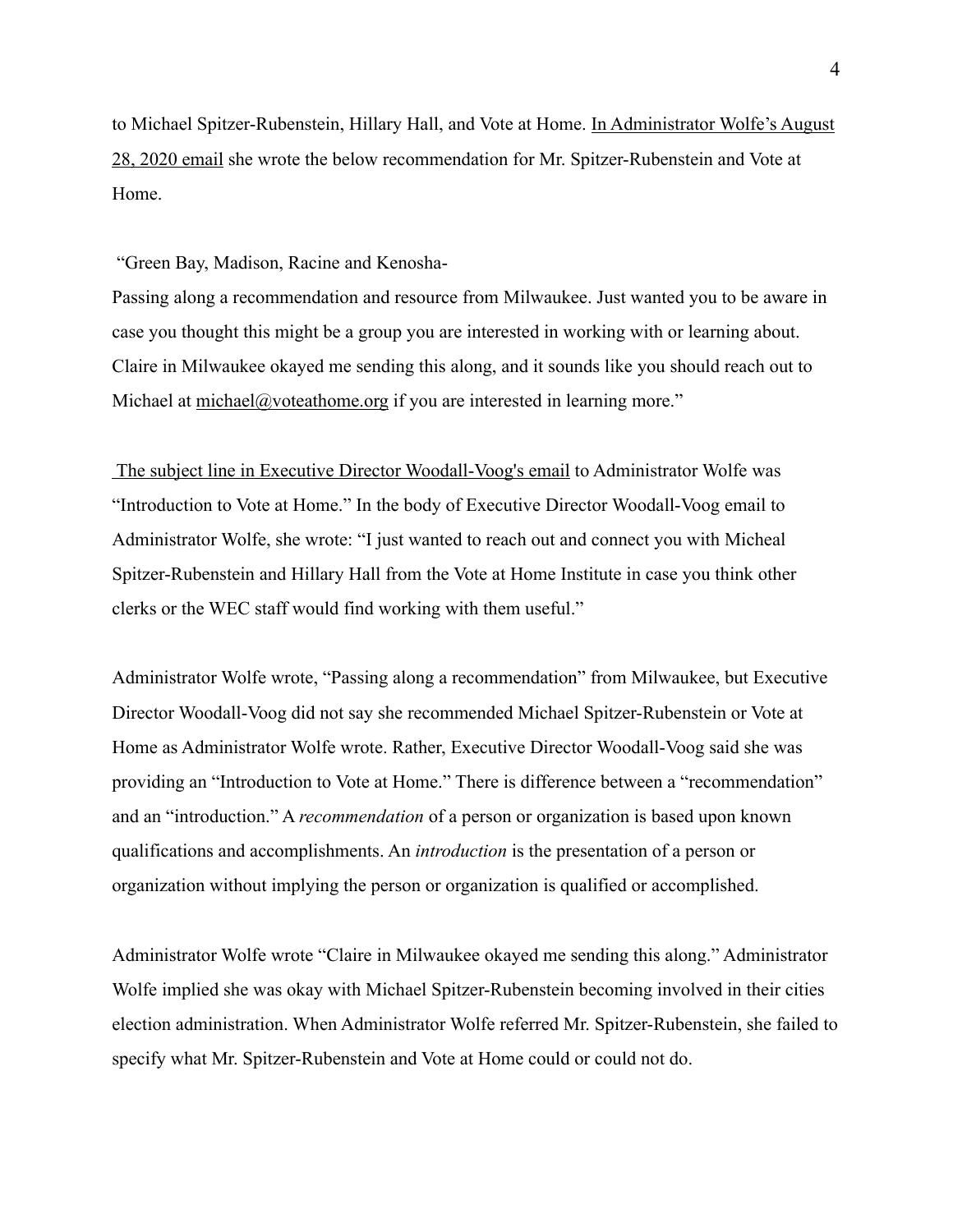In her email Administrator Wolfe wrote, "it sounds like you should reach out to Michael at michael@voteathome.org if you are interested in learning more." After Executive Director Woodall-Voog's scant 35 word "introduction," Wisconsin's highest election official, Administrator Wolfe gave her gold seal of approval for Michael Spitzer-Rubenstein to perform election official duties although Mr. Spitzer-Rubenstein lacked the required training, certification, and oath of office.

The Zuckerberg 5 cities did not request volunteers from Administrator Wolfe. Administrator Wolfe's referral of Mr. Spitzer-Rubenstein to the clerks of Green Bay, Madison, Kenosha and Racine was completely *unsolicited*.

Administrator Wolfe wanted the clerks of Green Bay, Madison, Kenosha and Racine to use Mr. Spitzer-Rubenstein as a resource though Mr. Spitzer-Rubenstein's election administration services were *completely unnecessary*. The clerks of Green Bay, Madison, Kenosha and Racine could have easily provided the same level of election administration and service without Mr. Spitzer-Rubenstein meddling in the November 3, 2020 presidential election.

Administrator Wolfe referred Michael Spitzer-Rubenstein to the Green Bay, Kenosha, Madison, and Racine election clerks for the purpose of having Mr Spitzer-Rubenstein perform election administration duties which only Wisconsin election officials are authorized to do. As Wisconsin's highest election official, Administrator Wolfe should have known that she was referring Mr. Spitzer-Rubenstein for some type of an election official position that required training and certification as well as taking an oath of office.

To ensure Wisconsin elections are safe, secure, fair, and free, Wisconsin legislators required the Green Bay, Kenosha, Madison, and Racine to hire and retain election officials who are welltrained and qualified, which Mr. Spitzer-Rubenstein was not. Administrator Wolfe abused her discretion because she referred Mr. Spitzer-Rubenstein for the duties of an election official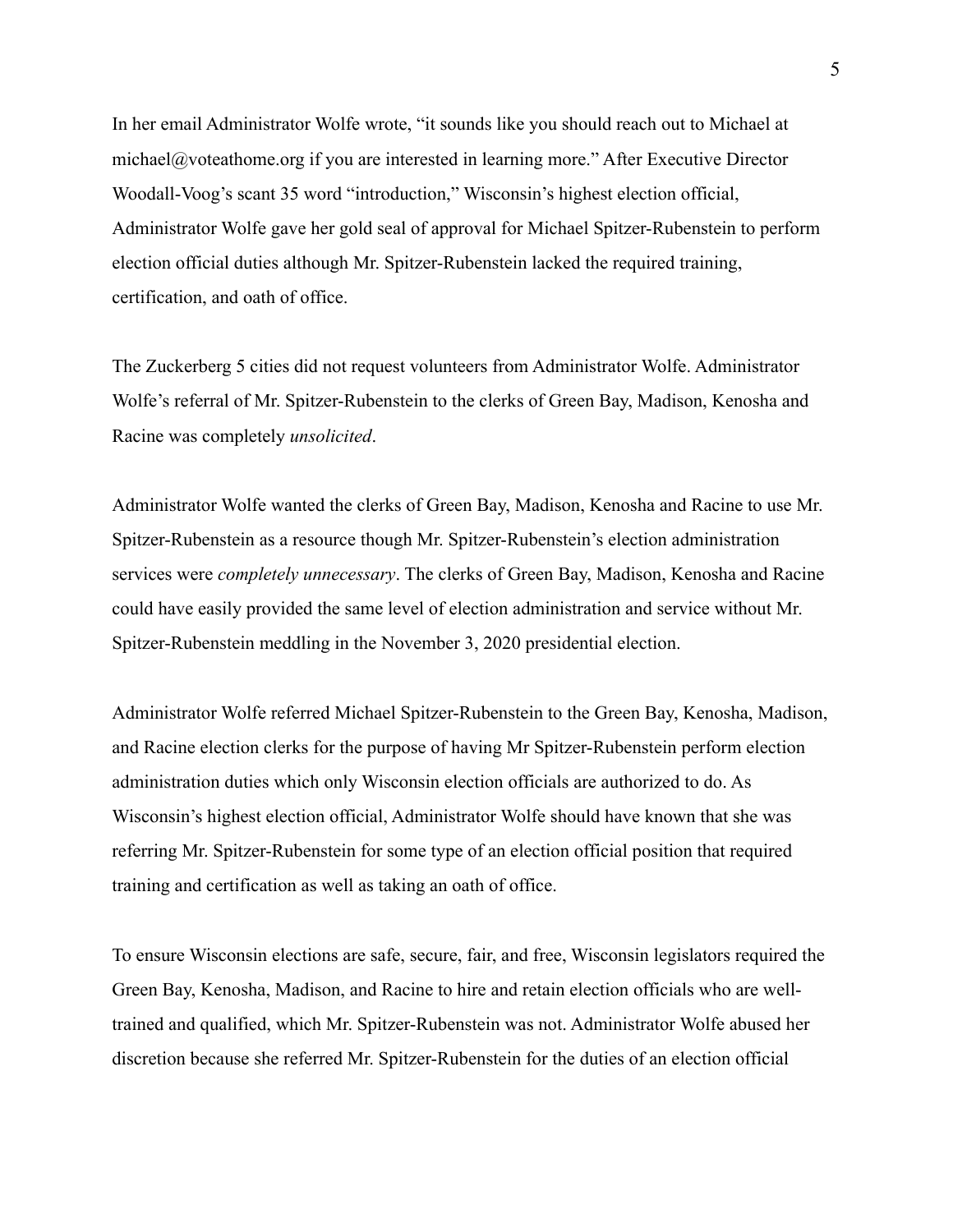though Mr. Spitzer-Rubenstein could not meet the requirements to become a Wisconsin election official.

### **Administer Wolfe's Inaccuracies in Response to Special Counsel's 2nd Interim Report**

Administrator Wolfe lied and provided incomplete information in her [Special Counsel's](https://elections.wi.gov/sites/elections/files/2022-03/Special%20Counsel%20Report%20Inaccuracies_1.pdf)  [inaccuracies of the 2nd Interim Report.](https://elections.wi.gov/sites/elections/files/2022-03/Special%20Counsel%20Report%20Inaccuracies_1.pdf) Administrator Wolfe wrote, "Further, Michael Spitzer-Rubinstein had reached out to WEC as a representative of the Vote at Home Institute, not CTCL." Michael Spitzer-Rubinstein did not reach out to WEC as Administrator Wolfe falsely claimed. Executive Director Woodall-Voog was the one who introduced Michael Spitzer-Rubinstein and Vote at Home via her [August 28, 2020 email t](https://s17596.pcdn.co/wp-content/uploads/2021/05/Email-3.png)o Administrator Wolfe.

Administrator Wolfe said she emailed large municipalities, which was Administrator Wolfe's lie of omission. The truth is Administrator Wolfe only emailed the clerks of Green Bay, Madison, Kenosha and Racine. Administrator Wolfe deliberately left out receiving a Michael Spitzer-Rubenstein and Vote at Home introduction from Milwaukee Election Commission Executive Director Woodall-Voog because Milwaukee is one of the Zuckerberg 5 cities. Also, Administrator Wolfe intentionally failed to disclose she only forwarded Michael Spitzer-Rubenstein and Vote at Home as a resource to Green Bay, Madison, Kenosha and Racine because these are the four remaining cities who are part of the Zuckerberg 5 cities. What Administrator Wolfe wrote in describing the Wisconsin Special Counsel's "inaccuracies" was her feeble attempt to cover up her Zuckerberg 5 favoritism.

Administrator Wolfe said she only sent the Michael Spitzer-Rubinstein and Vote at Home referrals to "large municipalities because they were the ones who were experiencing the most precipitous by-mail absentee voting increases in 2020…." Administrator Wolfe offered no proof of her claim that an unmanageable number of voters in large cities were voting absentee. In fact, absentee voting for the November 3, 2020 presidential election hadn't even begun when Administrator Wolfe sent out her August 28, 2020 Michael Spitzer-Rubenstein and Vote at Home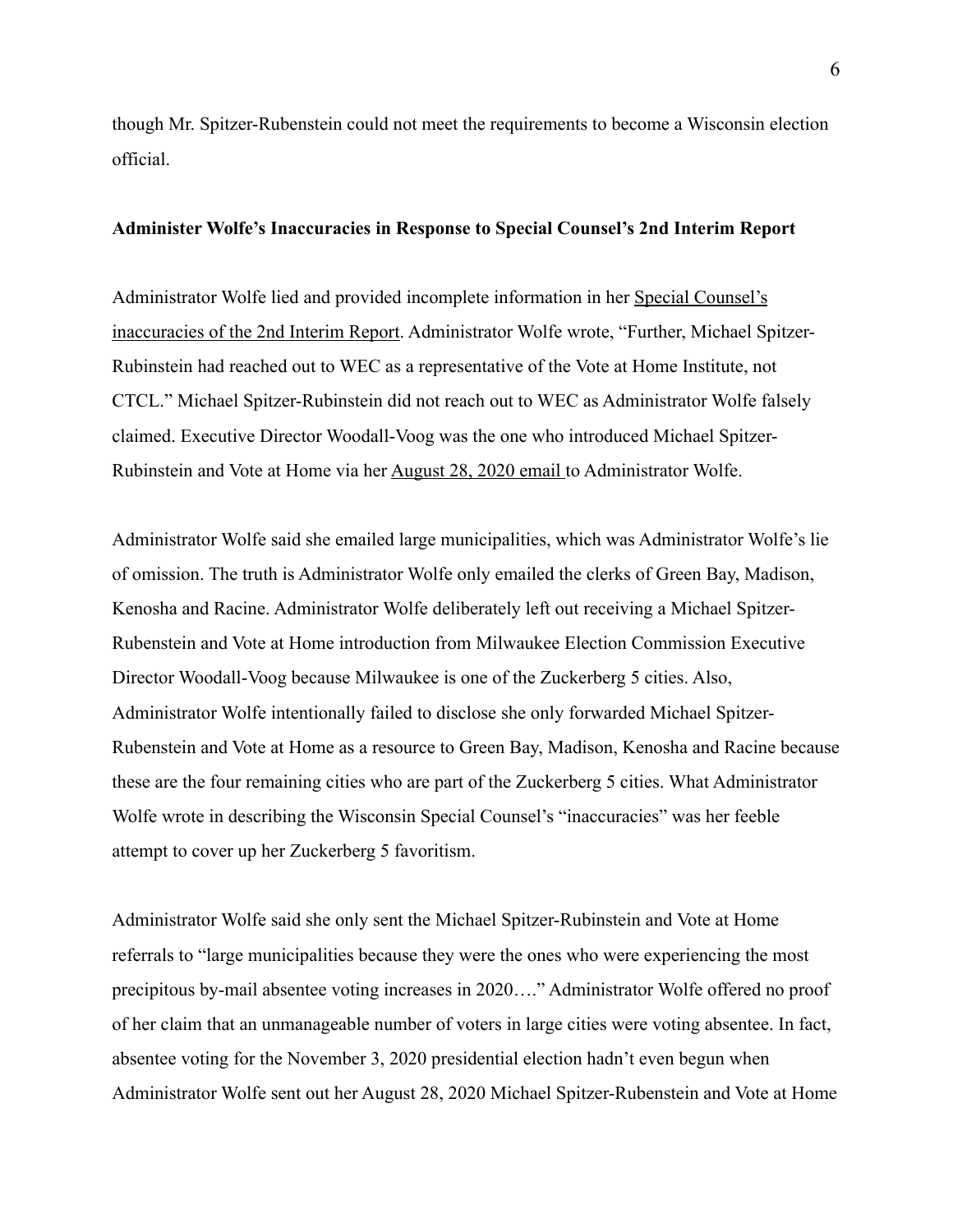referral. Furthermore, Administrator Wolfe and WEC distributed Cares Act sub-grants that provided additional funds to cover the increased costs of COVID related absentee voting in 2020; in addition, Administrator Wolfe supplied government resources for additional funding if election clerks needed more money.

In Administrator Wolfe's [Special Counsel's inaccuracies of the 2nd Interim Report](https://elections.wi.gov/sites/elections/files/2022-03/Special%20Counsel%20Report%20Inaccuracies_1.pdf), she referred [How Wisconsin Is Ready for the November 3, 2020 Election](https://elections.wi.gov/node/7079) report that was in the process of being prepared when she recommended Michael Spitzer-Rubenstein and Vote at Home to four of the Zuckerberg 5 cities. In the report Administrator Wolfe referenced, none of the cities cited a concern for "precipitous" or increase of absentee ballots as Administrator Wolfe stated. Instead the Zuckerberg 5 cities submitted positive reports for their election preparedness. Furthermore, the Zuckerberg 5 cities received a combined \$8.8 million in grants. The Zuckerberg 5 grants allowed the cities to hire as many additional election workers and buy as much election equipment as they wanted. Because of the sizable Zuckerberg 5 grant, the Zuckerberg 5 cities were not in need of Michael Spitzer-Rubenstein as a human resource, nor were the Zuckerberg 5 cities in need of the Vote at Home corporation as an organizational resource as Administrator Wolfe falsely implied to her readers.

## **Administrator Wolfe Abused Her Discretion When She Recommended Michael Spitzer-Rubenstein to the Green Bay, Madison, Kenosha, and Racine Clerks**

Had Administrator Wolfe hired Mr. Spitzer-Rubenstein as a WEC employee, Mr. Spitzer-Rubenstein would have had to complete a job application, submit a resume, attend multiple job interviews, and undergo a background check. Because Mr. Spitzer-Rubenstein was not a vetted WEC employee and he was without the requisite Wisconsin training, certification and qualifications, Administrator Wolfe's referral of Mr. Spitzer-Rubenstein to the clerks of Green Bay, Madison, Kenosha and Racine was an abuse of her election official discretion.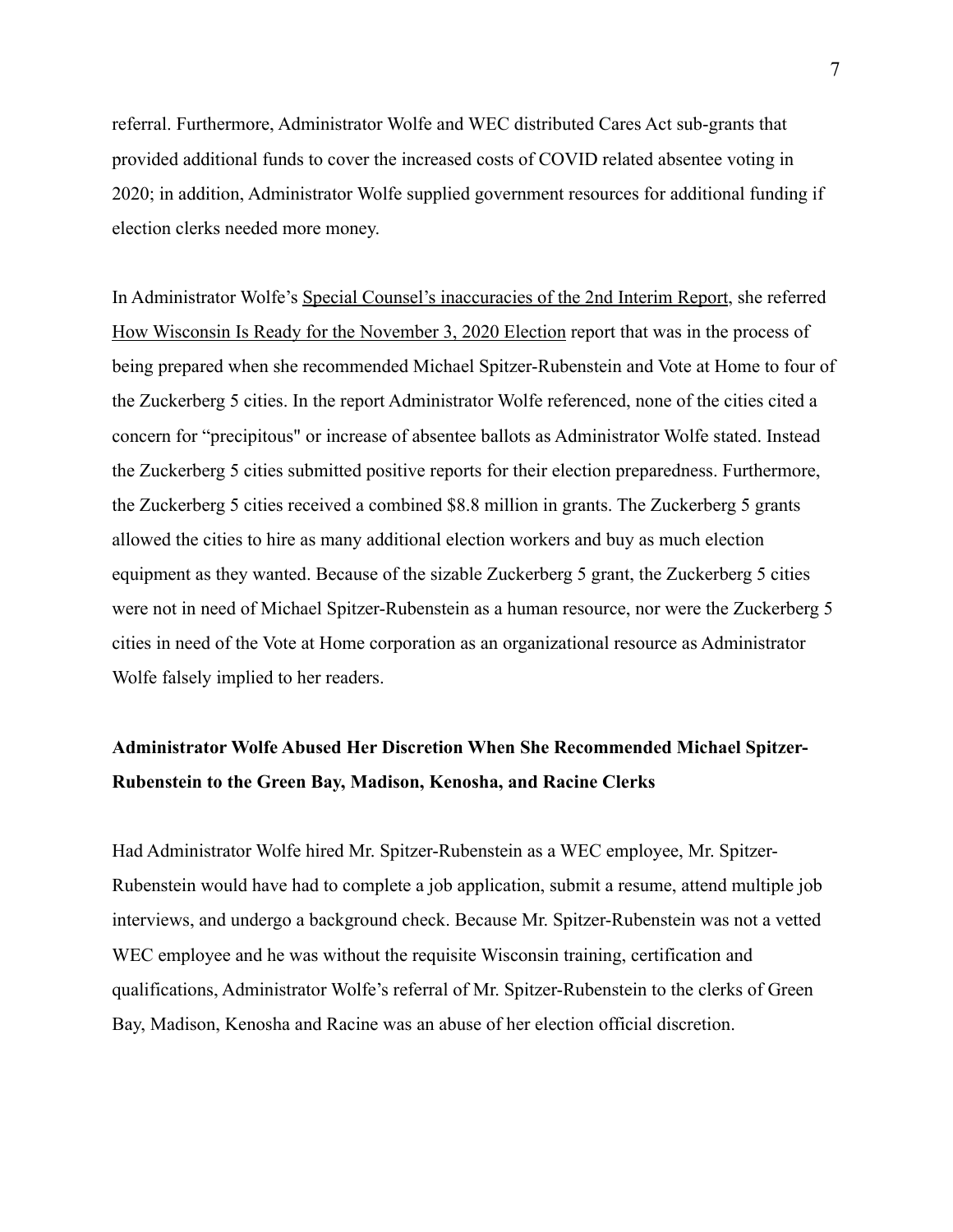When Administrator Wolfe referred Michael Spitzer-Rubenstein and Vote at Home to four Zuckerberg 5 cities, what kind of election assistance did Administrator Wolfe expect Michael Spitzer-Rubenstein to provide Green Bay, Kenosha, Madison and Racine election clerks and voters?

When Administrator Wolfe recommended Mr. Spitzer-Rubenstein she knew nothing about Mr. Spitzer-Rubenstein's education, work history, election administration experience, or his motivation for traveling from his Brooklyn, New York home to Wisconsin in the midst of a pandemic. Administrator Wolfe had no knowledge of how well Mr. Spitzer-Rubenstein performed his Milwaukee Election Commission responsibilities that led Executive Director Woodall-Voog to introduce him to her.

The following question is one that only Administrator Wolfe can and should answer. Had Administrator Wolfe known that Mr. Spitzer-Rubenstein quickly became involved with writing Milwaukee absentee voting instructions, Milwaukee's system for processing vote by mail ballots, the management of curing Milwaukee absentee votes, and tracking of Milwaukee voters, would she have recommended Mr. Spitzer-Rubenstein to the clerks of Green Bay, Madison, Kenosha and Racine?

If Mr. Spitzer-Rubenstein was a valuable asset to the Milwaukee Election Commission, Executive Director Woodall-Voog would have retained Mr. Spitzer-Rubenstein. Instead within minutes of Mr. Spitzer-Rubenstein asking for a referral, Executive Director Woodall-Voog sent an introduction email to WEC Administrator Wolfe. Complainant surmises that Executive Director Woodall-Voog gladly and quickly fulfilled Mr. Spitzer-Rubenstein's request for a referral because she wanted Mr. Spitzer-Rubenstein to work elsewhere and stop his highly inappropriate election administration intrusion as Green Bay's Clerk Teske attempted to do. Had Administrator Wolfe bothered to inquire what Mr. Spitzer-Rubenstein did in Milwaukee before Executive Director Woodall-Voog's introduction to WEC, Administrator Wolfe would have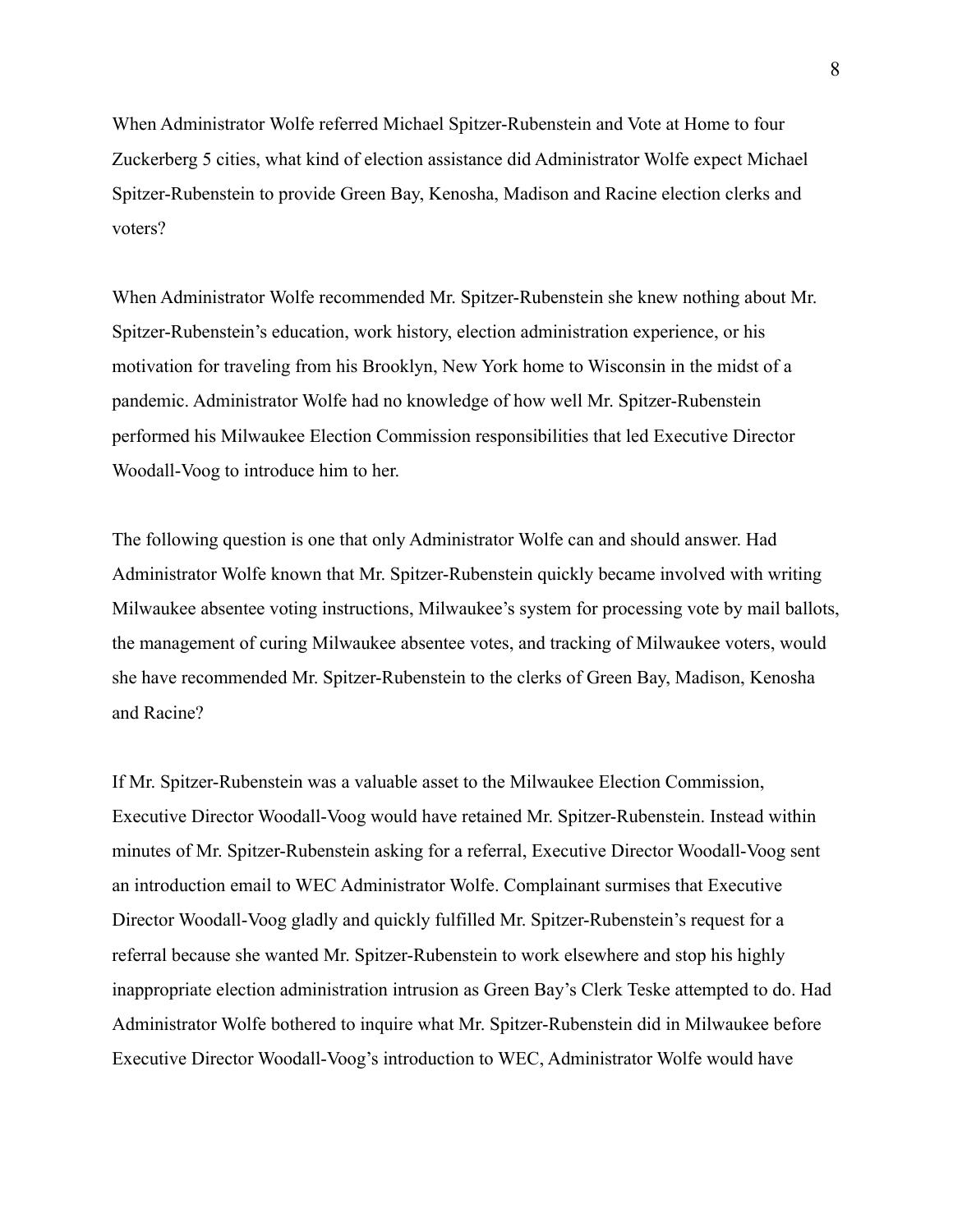refrained from referring Mr. Spitzer-Rubenstein to the clerks of Green Bay, Madison, Kenosha and Racine prior to the 2020 election.

All election employees who work election day in polling places and count the votes after the polls close have a specific job title, duties to perform, qualifications, and training. Job titles for Wisconsin poll workers include chief election inspector, election inspector, election registration officials, special voting deputies, greeters, and tabulators. These jobs require training to become certified election officials who take an oath of office.

Paid or unpaid employees like Mr. Spitzer-Rubenstein who are involved in the conducting of an election before election day are equally as important as the employees who work on election day. Given that more voters are choosing to vote absentee before election day, Administrator Wolfe should have performed her due diligence and vetted Mr. Spitzer-Rubenstein before she referred him to the clerks of Green Bay, Madison, Kenosha and Racine to perform election official duties 10 weeks before the November 3, 2020 presidential election.

Administrator Wolfe's referral of Mr. Spitzer-Rubenstein to the clerks of Green Bay, Madison, Kenosha and Racine came with two assumptions: 1. Mr. Spitzer-Rubenstein was qualified to work a Wisconsin election because Administrator Wolfe who is the highest Wisconsin election official recommended him. 2. Administrator Wolfe authorized Mr. Spitzer-Rubenstein's election administration duty without the required training, certification, or oath of office since Administrator Wolfe who is in charge of Wisconsin's elections provided Mr. Spitzer-Rubenstein with an exemption.

After Administrator Wolfe referred Mr. Spitzer-Rubenstein, he went from acting as unqualified Milwaukee Election Commission election official to acting as an unqualified Green Bay election official. Mr. Spitzer-Rubenstein's lack of qualifications to perform the election duties that he was undertaking led to the resignation of Green Bay's Clerk Kris Teske who did not want to violate election laws. Below are some of [Mr. Spitzer-Rubenstein's emails](https://legis.wisconsin.gov/assembly/22/brandtjen/media/1459/green-bay-3-10-21.pdf) after Administrator Wolfe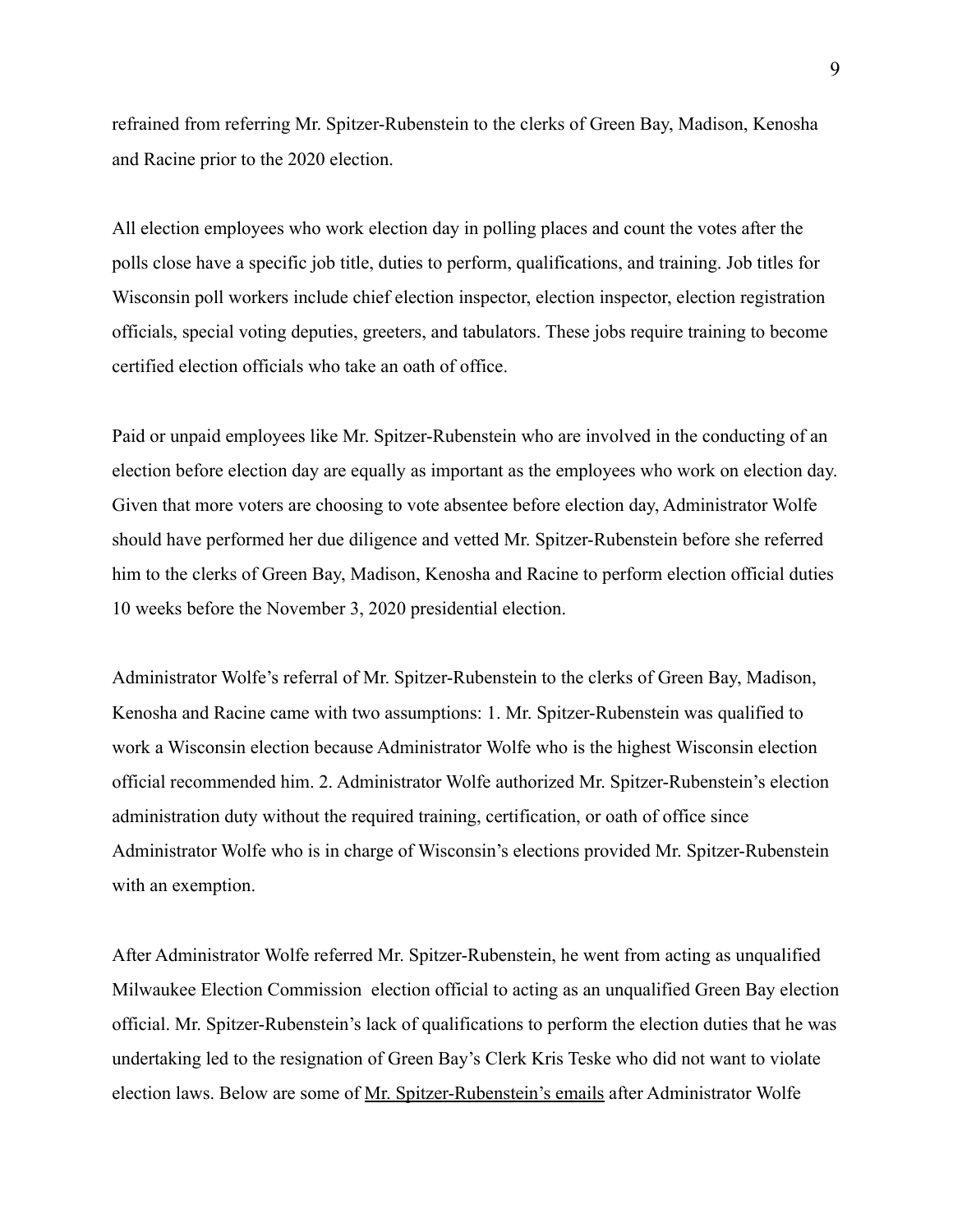recommended Mr. Spitzer-Rubenstein. These emails are proof that Mr. Spitzer-Rubenstein performed election officials duties though he lacked the required training, certification, and oath of office.

October 7, 2020: From Michael Spitzer-Rubenstein to Kris Teske "Hi Kris, Can we help with curing absentee ballots that are missing a signature or witness signature/address?"

October 9, 2020: From Michael Spitzer-Rubenstein to Kris Teske "Kris . . . I'll also be in Wisconsin starting next week; can I stop by your office next Friday? I'm happy to lend a hand. For instance, I'm helping Milwaukee assign inspectors to Central Count stations as well as polling places; happy to do the same for you."

November 1, 2020: From Michael Spitzer-Rubenstein to Amaad Rivera & Jamie Fuge (2 days before the election day)

"Hi Jamie, are the ballots going to be in trays/boxes within the bin? I'm at KI now, trying to figure out whether we'll need to move the bins around throughout the day or if we can just stick them along the wall and use trays or something similar to move the ballots between stations."

November 2, 2020: From Michael Spitzer-Rubenstein to Celestine Jeffreys and copied Diana Ellenbecker, Eric Genrich, Ilana Walder-Biesanz, Jamie Fuge and Kim Wayte (1 day before election day)

"Hi Kim & Jamie, would you be able to pull the numbers on the absentee ballots returned and outstanding per ward? If you want to just export the Excel files for the absentee ballot report, we can work with that."

November 3, 2020: Green Bay Central Count Location Contract (election day)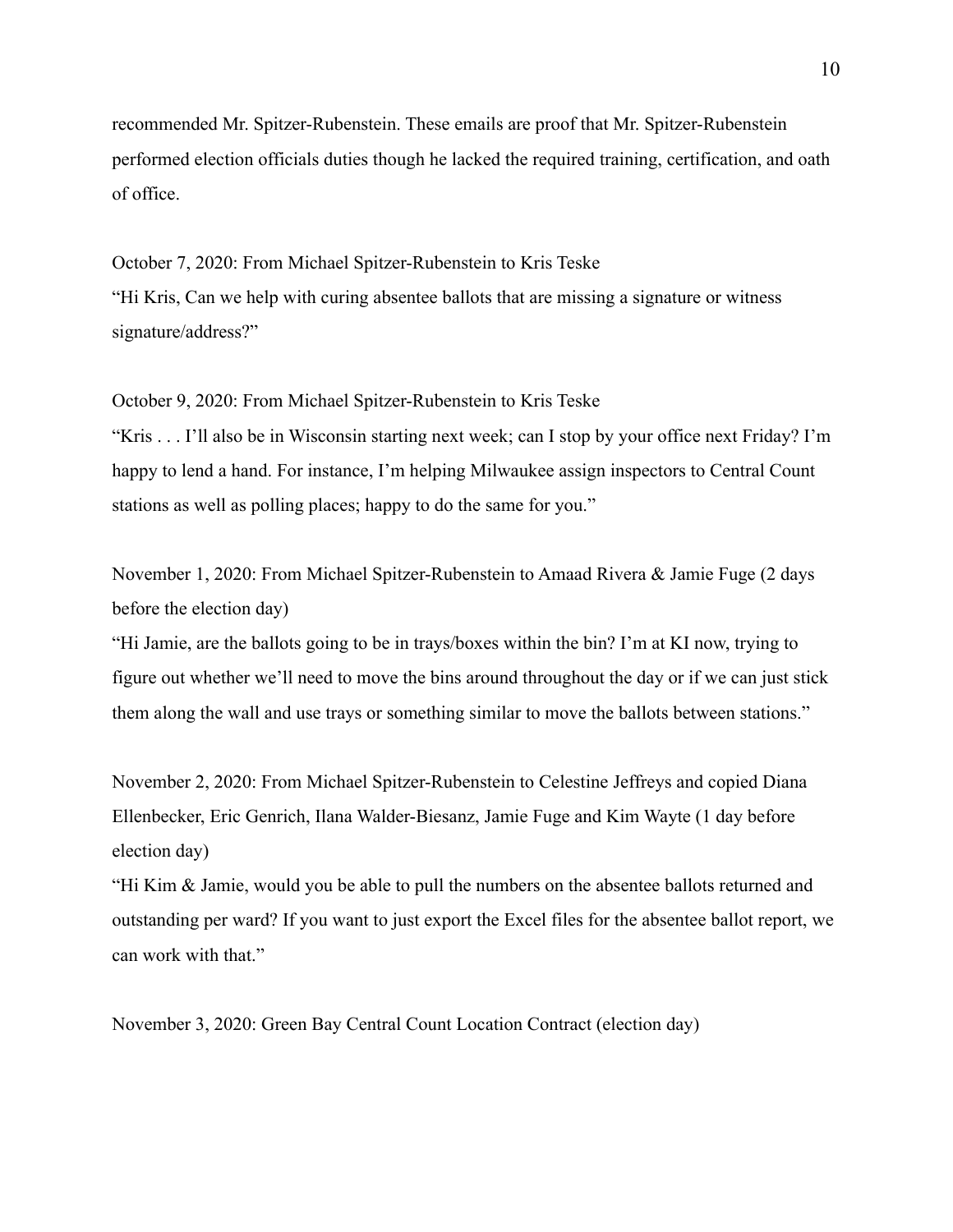# "DO NOT UNLOCK GRAND BALLROOM UNTIL MICHAEL SPITZER-RUBENSTEIN REQUESTS AND IS WITH SECURITY WHEN UNLOCKING THE GRAND BALLROOM DOORS."

Instead of helping Michael Spitzer-Rubenstein violate election laws, [Kris Teske chose instead to](https://wisconsinspotlight.com/clerk-i-will-not-break-the-law/)  [resign her position as Green Bay's clerk.](https://wisconsinspotlight.com/clerk-i-will-not-break-the-law/) Clerk Teske went into further detail about unqualified outsiders impinging upon Green Bay's election [in her submission to WEC.](https://elections.wi.gov/sites/elections.wi.gov/files/2021-06/Teske%20Complaint%20Answer%206-15-2021.pdf) The controversy and chaos surrounding Michael Spitzer-Rubenstein, Clerk Teske, and the Green Bay election are the direct result of Administrator Wolfe's abuse of her discretion in recommending Michael Spitzer-Rubenstein, whose certification, qualifications, and election administration experience Administrator Wolfe knew nothing about when she referred him to the City of Green Bay.

## **Administrator Wolfe Abused Her Discretion When She Recommended Vote at Home to the Green Bay, Madison, Kenosha, and Racine Clerks**

Only 12 minutes elapsed between the time Administrator Wolfe received Executive Director Woodall-Voog's email to introduce Vote at Home to her and the time Administrator Wolfe sent out her email recommending Vote at Home to the Green Bay, Madison, Kenosha, and Racine clerks. It was impossible for Administrator Wolfe to thoroughly scrutinize Vote at Home in the 12 minutes that she had before emailing her recommendation. Furthermore, Administrator Wolfe said she was recommending Vote at Home because [Executive Director Woodall-Voog okayed it](https://s17596.pcdn.co/wp-content/uploads/2021/05/Email-3.png). As with her recommendation of Michael Spitzer-Rubenstein, Administrator Wolfe abused her election official discretion by recommending Vote at Home on blind faith to the Green Bay, Madison, Kenosha, and Racine clerks.

The following is [Vote at Home's mission](https://voteathome.org/about-us/): "The National Vote at Home Institute aims to increase voters' access to, use of, and confidence in voting at home." The problem is Vote at Home's goal of increasing absentee voting is a get out the vote campaign (GOTV). Vote at Home's mission is to increase the number of people voting by increasing the number of voters who cast absentee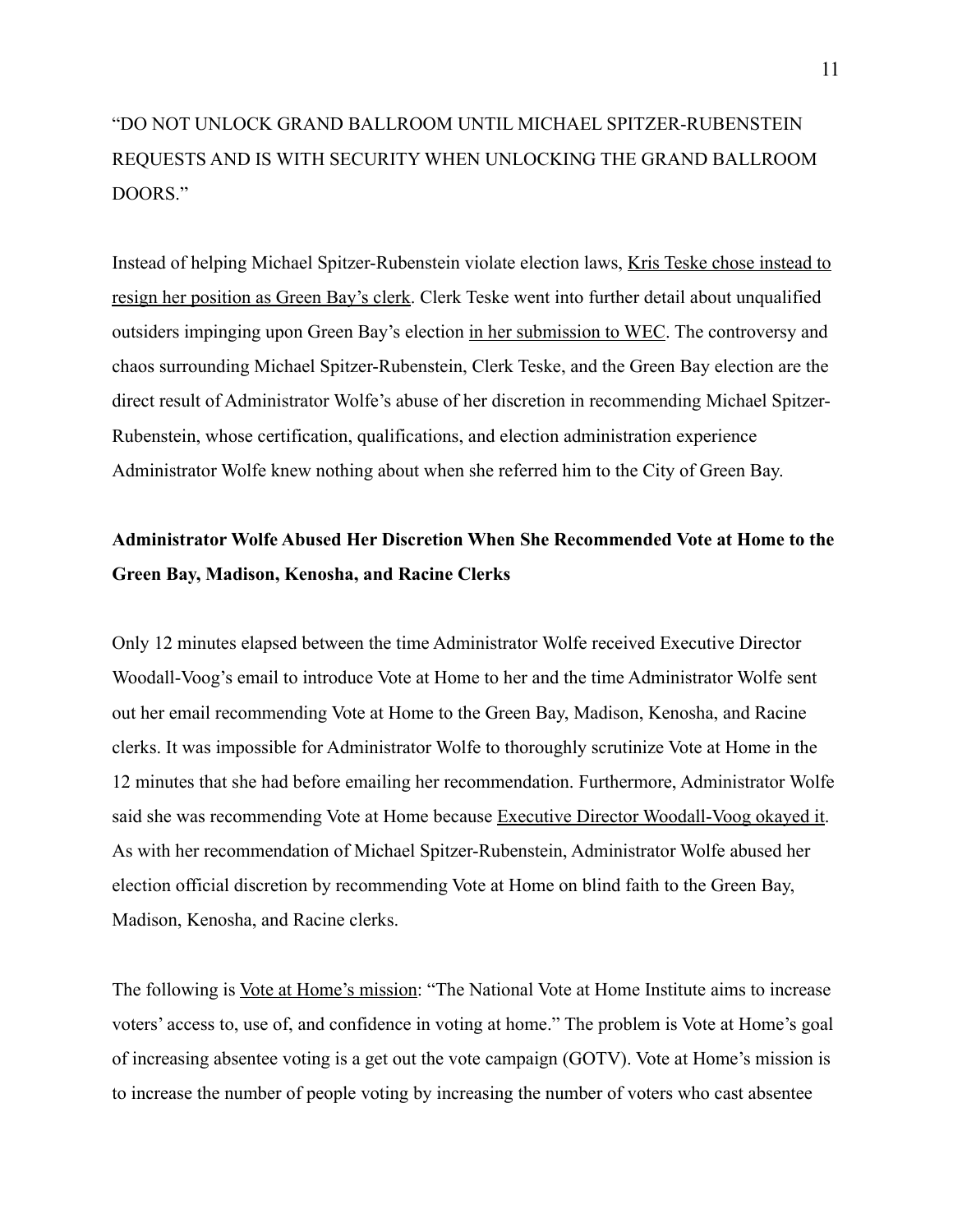ballots before an election. Getting as many voters to cast absentee ballots is a well known political strategy more commonly employed by Democrats.

HAVA disallows GOTV campaigns, such as Vote at Home's. In 2020 WEC accepted a HAVA grant of \$7,818,581 on behalf of the State of Wisconsin. Because WEC accepted HAVA funds, WEC is supposed to refrain Wisconsin election clerks from promoting GOTV campaigns, including Vote at Home's get out the absentee vote that WEC Administrator Wolfe sanctioned with her Michael Spitzer-Rubenstein and Vote at Home recommendations.

[Recommendation 1 in the Zuckerberg 5's Wisconsin Safe Voting Plan](https://www.techandciviclife.org/wp-content/uploads/2020/07/Approved-Wisconsin-Safe-Voting-Plan-2020.pdf) is "Encourage and Increase Absentee Voting (By Mail and Early, In-Person)." Similarly, Vote at Home's mission is to encourage and increase absentee voting. CTCL told the Zuckerberg 5 cities what to include in the Zuckerberg 5 Safe Voting Plan. Because CTCL told the Zuckerberg 5 cities to focus on increasing absentee voting, it is no surprise that CTCL partnered with Vote at Home in Wisconsin to help the Zuckerberg 5 cities achieve their goal of increasing absentee voting.

["While its claims that vote-by-mail policies are non-partisan, Vote at Home is a partner of a](https://www.influencewatch.org/non-profit/national-vote-at-home-institute/)  [number of progressive and left-of-center organizations, including Democracy Fund, Common](https://www.influencewatch.org/non-profit/national-vote-at-home-institute/)  [Cause, Nonprofit VOTE, and Rock the Vote. It is also a partner of Unite America.](https://www.influencewatch.org/non-profit/national-vote-at-home-institute/)"

CTCL partnered with Vote at Home to increase absentee voting four months before CTCL began negotiating its first Zuckerberg 5 election grant. "[On January 6, 2020, National Vote at Home](https://www.influencewatch.org/non-profit/national-vote-at-home-institute/)  [Institute collaborated with the Center for Civic Design and the Center for Tech and Civic Life](https://www.influencewatch.org/non-profit/national-vote-at-home-institute/)  [\(CTCL\) on three webinars about voting by mail.](https://www.influencewatch.org/non-profit/national-vote-at-home-institute/)" Not surprisingly, the Zuckerberg 5 cities also employed the services of Center for Civic Design, which was mentioned as a CTCL partner in the previous sentence.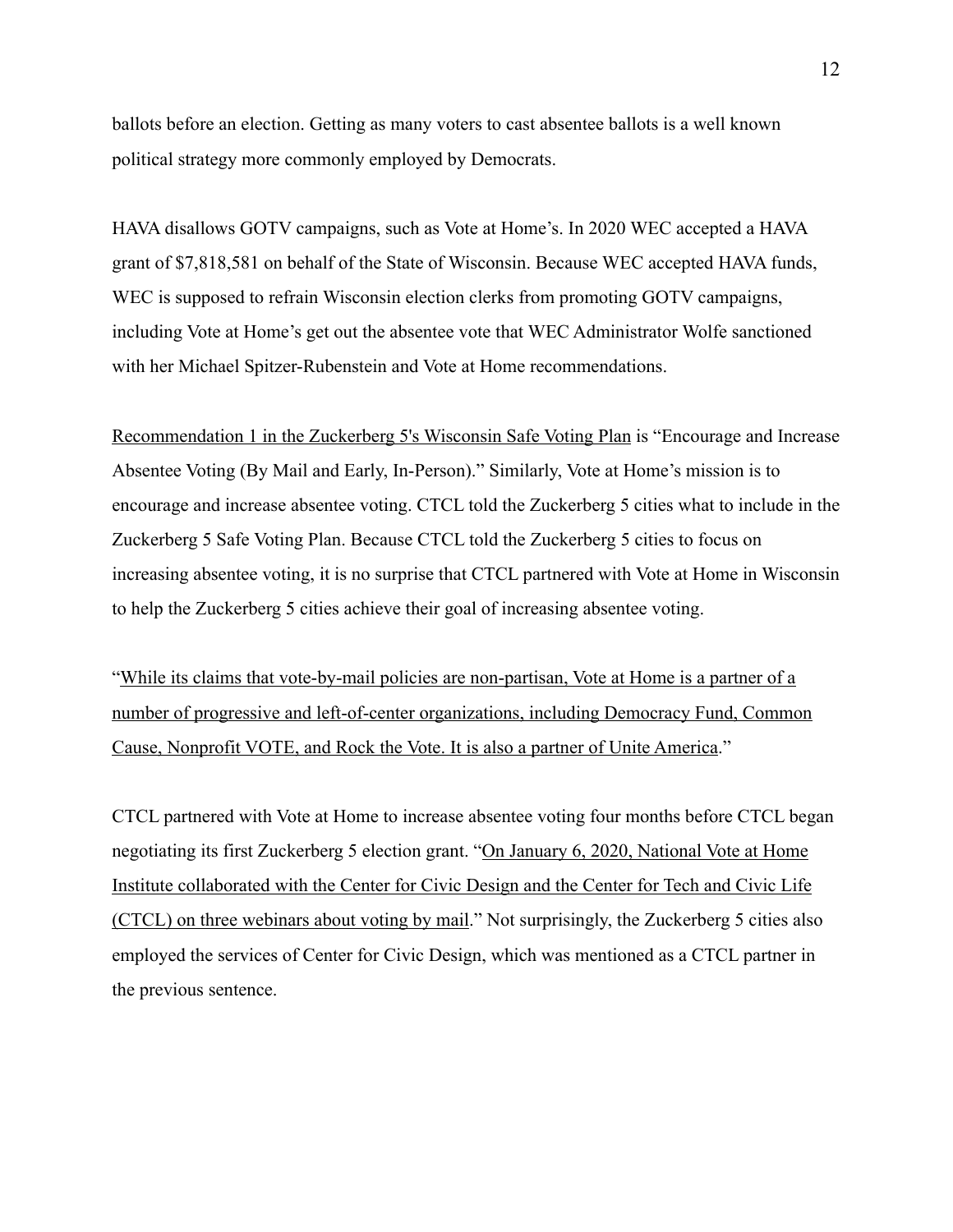The Zuckerberg 5 cities did not ask Administrator Wolfe to provide an organization to assist them. Administrator Wolfe's Vote at Home referral to the clerks of Green Bay, Madison, Kenosha and Racine was completely *unsolicited*.

Administrator Wolfe wanted the clerks of Green Bay, Madison, Kenosha and Racine to use Vote at Home as a resource though Vote at Home assistance was *completely unnecessary* to conduct the 2020 election. The clerks of Green Bay, Madison, Kenosha and Racine could have easily provided the same level of election administration and service to the voters without Vote at Home directly meddling in the November 3, 2020 presidential election.

### **Administrator Wolfe Violations of the Wisconsin's Election Fraud Statutes**

[Wisconsin Statute Election Fraud § 12.13\(1\)\(b\)](https://docs.legis.wisconsin.gov/statutes/statutes/12/11) states, "Whoever intentionally does any of the following violates this chapter: Falsely procures registration or makes false statements to the municipal clerk, board of election commissioners or any other election official whether or not under oath." As WEC's Administrator, Wisconsin statutes require Meagan Wolfe to be a qualified elector and obey the laws pertaining to electors. Since being a qualified elector is a condition of Meagan Wolfe's employment as WEC's administrator, Meagan Wolfe must at all times obey election laws that pertain to her both as an Administrator and as an Elector.

[In her August 28, 2020 email,](https://s17596.pcdn.co/wp-content/uploads/2021/05/Email-3.png) Administrator Wolfe recommended Michael Spitzer-Rubenstein to Green Bay Clerk Kris Teske, Madison Clerk Maribeth Witzel-Behl, Racine Clerk Tara Coolidge, and Kenosha Clerk Michelle Nelson. Administrator Wolfe made false statements to Green Bay Clerk Kris Teske, Madison Clerk Maribeth Witzel-Behl, Racine Clerk Tara Coolidge, and Kenosha Clerk Michelle Nelson in violation of Wisconsin Election Fraud Statute  $\S 12.13(1)(b)$ . Administrator Wolfe violated Wis. Stat.  $\S$  12.13(1)(b) with her false statements that Mr. Spitzer-Rubenstein was qualified for Wisconsin election administration duties to four Wisconsin clerks when he was not. Since Administrator Wolfe made false statements about Mr. Spitzer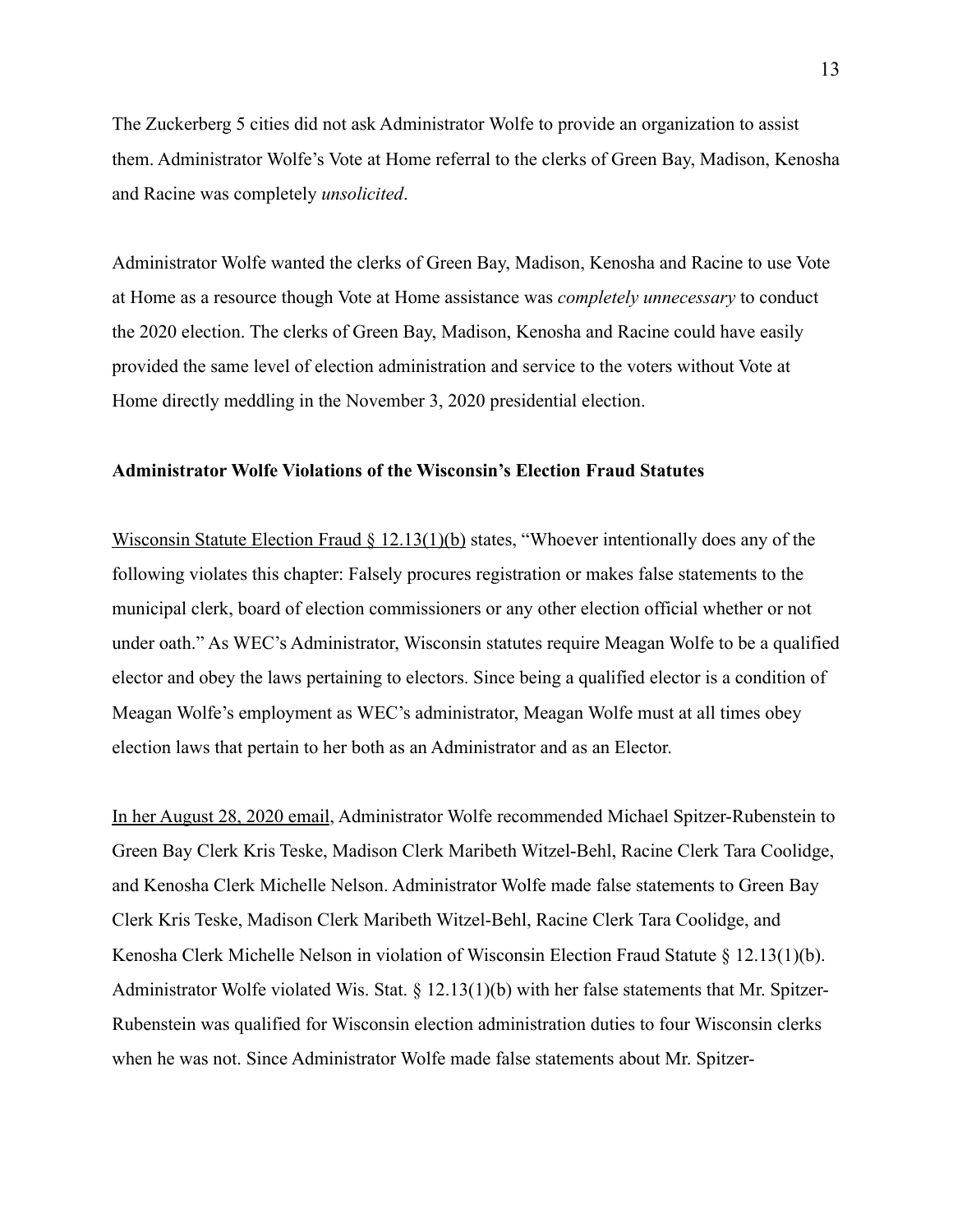Rubenstein's qualifications to four different election clerks, there are four alleged counts for violating Wisconsin's election fraud statute § 12.13(1)(b) against Administrator Wolfe.

Given Mr. Spitzer-Rubinstein's lack of qualifications, Administrator Wolfe's four false statements and four election fraud counts are exacerbated because her recommendation of Mr. Spitzer-Rubenstein was pure, unadulterated "political patronage." Administrator Wolfe recommended *New York* resident Mr. Spitzer-Rubinstein for a temporary *Wisconsin* political job that involved his participation in Wisconsin elections to four municipal clerks. Because Complainant had submitted a WEC complaint opposing CTCL's grants to the Zuckerberg 5 cities before Administrator Wolfe's August 28, 2020 email recommended Mr. Spitzer-Rubenstein, Administrator Wolfe was fully aware of CTCL and CTCL's partners like Vote at Home when she referred Mr. Spitzer-Rubenstein to the remaining four Zuckerberg 5 cities.

Political patronage is the reason why Administrator Wolfe recommended Mr. Spitzer-Rubenstein to the four remaining Zuckerberg 5 cities for a job instead of notifying all 1,852 Wisconsin election jurisdictions of Mr. Spitzer-Rubenstein's services. Indeed Administrator Wolfe will claim otherwise; but, Administrator Wolfe committed election fraud with her Mr. Spitzer-Rubenstein's political patronage job recommendation to the four remaining Zuckerberg 5 cities.

Because of numerous patronage lawsuits spanning over 50 years, appointed and elected Illinois officials often ask people to sign statements that their private meetings with public officials do not involve public employment. Because Administrator Wolfe is the highest Wisconsin election official, she should not have provided a job recommendation for Mr. Spitzer-Rubenstein to four Wisconsin election clerks without first vetting Mr. Spitzer-Rubenstein and knowing the reasons for his involvement in Wisconsin elections. Furthermore, if Administrator Wolfe does vet recommendations in the future, her recommendations should go to all 1,852 Wisconsin elections jurisdictions, not just four well-connected and well-funded election jurisdictions as Administrator Wolfe did. As with CTCL's disproportionate grants of \$8.8 million to the Zuckerberg 5 cities, Administrator Wolfe's unjustifiable referral of Michael Mr. Spitzer-Rubenstein to only the four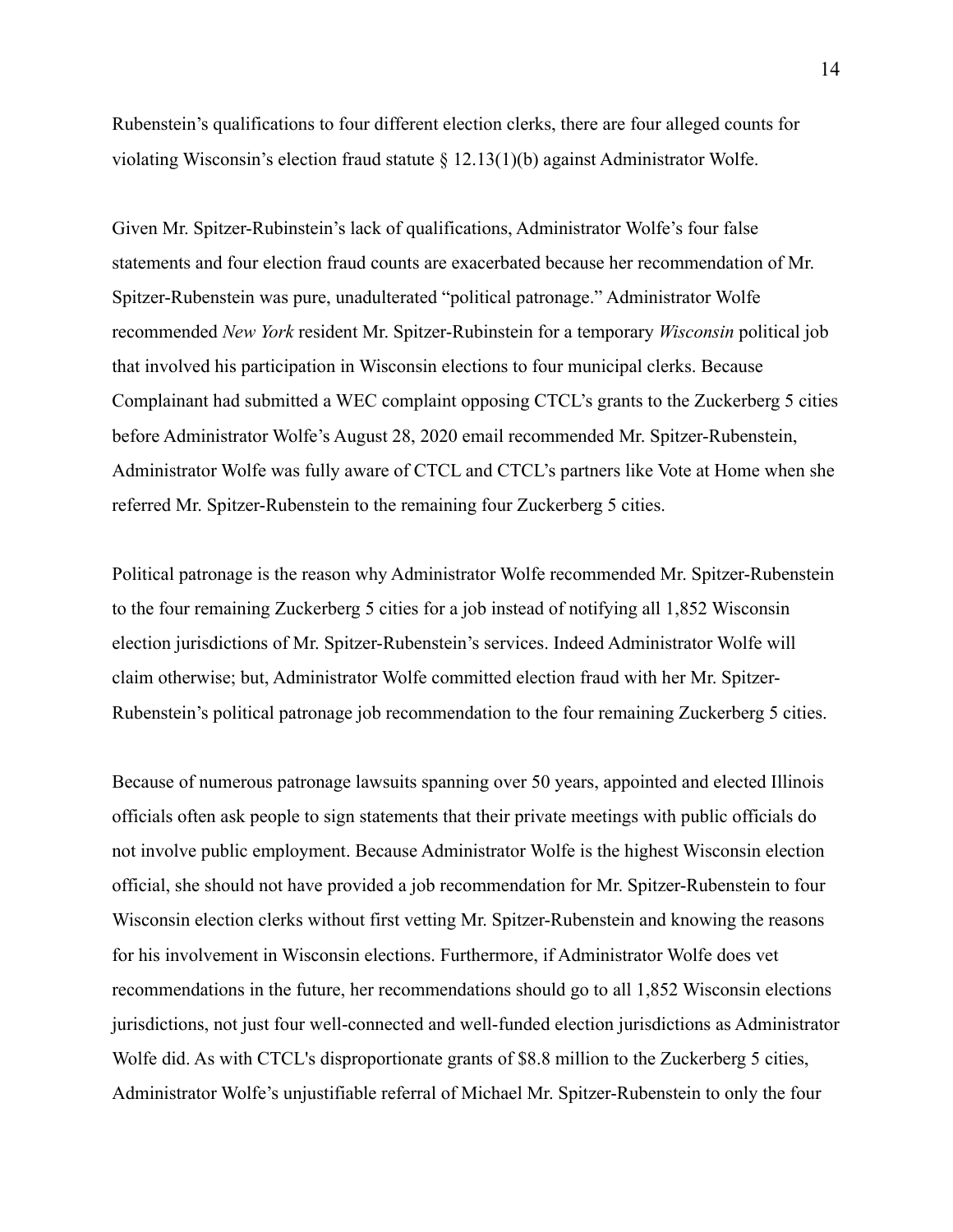remaining Zuckerberg 5 cities makes more voters believe election integrity was lacking and vote fraud occurred durning the November 3, 2020 election.

Administrator Wolfe also violated [Wisconsin Statute Election Fraud § 12.13\(7\)](https://docs.legis.wisconsin.gov/statutes/statutes/12/11) which states, "In the course of the person's official duties or on account of the person's official position, intentionally violate or intentionally cause any other person to violate any provision of chs. 5 to 12 for which no other penalty is expressly prescribed." Administrator Wolfe's deliberate recommendation of Mr. Spitzer-Rubenstein to Green Bay Clerk Kris Teske led Mr. Spitzer-Rubenstein to perform several election official duties as evidence by Mr. Spitzer-Rubenstein's numerous aforementioned emails to election officials and [Clerk Teske's declaration to WEC](https://elections.wi.gov/sites/elections.wi.gov/files/2021-06/Teske%20Complaint%20Answer%206-15-2021.pdf). Mr. Spitzer-Rubenstein violated Wis. Stat. § 5.02(4e), and he also failed to fulfill the requirements for election officials as required by other Wisconsin statutes. Because Administrator Wolfe's intentional August 28, 2020 job recommendation led Mr. Spitzer-Rubenstein to violate Wisconsin election laws that don't have a penalty, Administrator Wolfe also violated Wis. election fraud Stat.  $\S$  12.13(1)(b).

### **Administrator Wolfe Violations of the Wisconsin's Bribery Fraud Statutes**

Administrator Wolfe allegedly violated three sections of [Wis. Stat. § 12.11, Election bribery](https://docs.legis.wisconsin.gov/statutes/statutes/12/11). They are as follows:

Wis. Stat.  $\S 12.11$  (1m). Any person who does any of the following violates this chapter: Wis. Stat. § 12.11 (1m)(a) Offers, gives, lends or promises to give or lend, or endeavors to procure, anything of value, or any office or employment or any privilege or immunity to, or for, any elector, or to or for any other person, in order to induce any elector to: Wis. Stat.  $\S 12.11(1m)(a1)$ . Go to or refrain from going to the polls. Wis. Stat.  $\S 12.11(1m)(a2)$ . Vote or refrain from voting.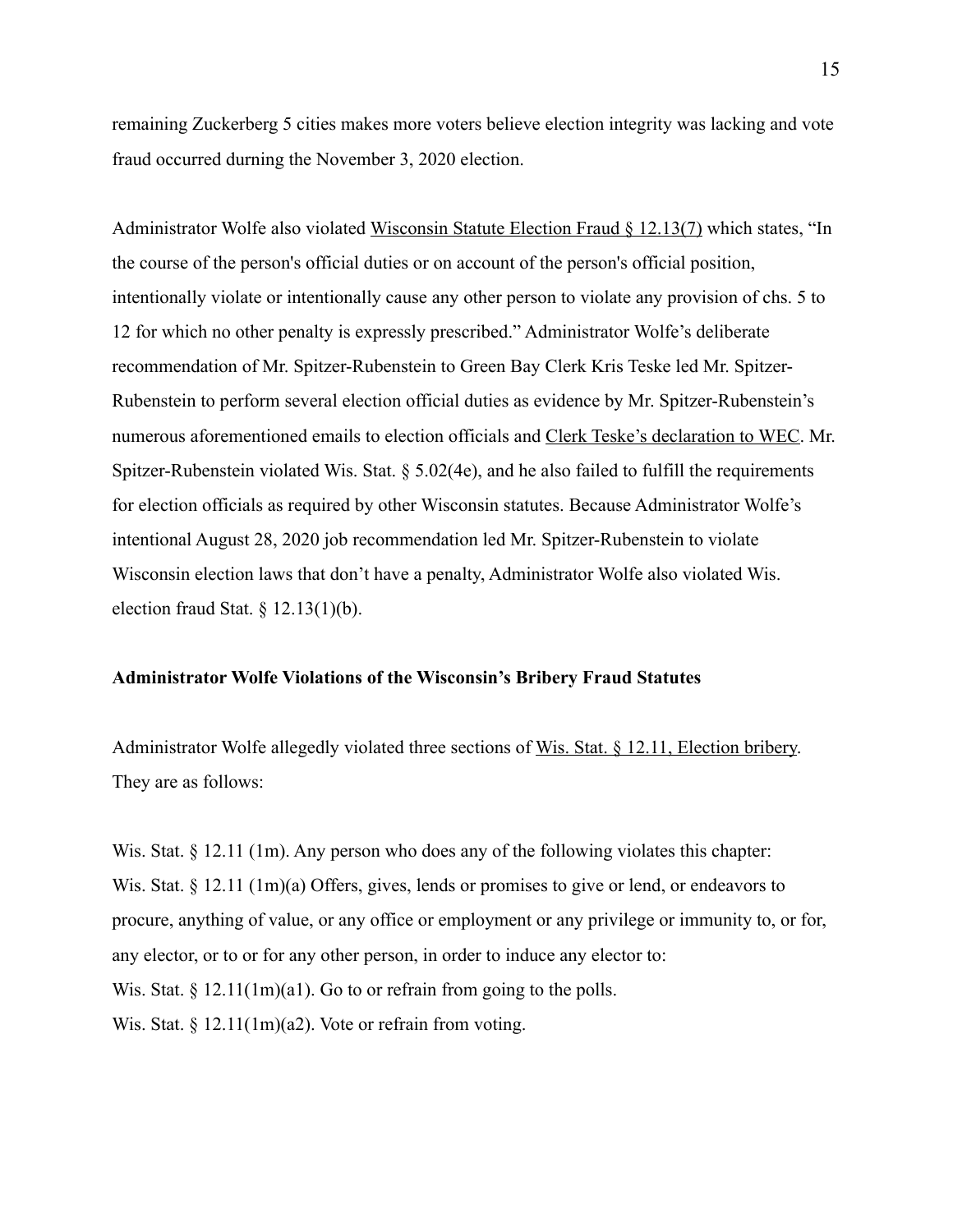Wis. Stat. § 12.11 (1m)(b) Receives, agrees or contracts to receive or accept any money, gift, loan, valuable consideration, office or employment personally or for any other person, in consideration that the person or any elector will, so act or has so acted.

Administrator Wolfe's recommendation of Mr. Spitzer-Rubenstein to the four Wisconsin clerks was an offer for his "employment" or "privilege" as described in Wis. Stat. § 12.11 (1m)(a). Mr. Spitzer-Rubenstein traveled from Brooklyn New York to Wisconsin as a Vote at Home employee. Both Mr. Spitzer-Rubenstein and Vote at Home's primary mission was to increase the number of Wisconsin residents who vote. Administrator Wolfe successfully used her WEC authority to procure Mr. Spitzer-Rubenstein's privileged employment with the Green Bay clerks office. Administrator Wolfe's abuse of her discretion allowed Mr. Spitzer-Rubenstein and Vote at Home to achieve their goal of getting more Green Bay voters to go to the polls and vote in violation of Wis. Stat. § 12.11(1m)(a1) and Wis. Stat. § 12.11(1m)(a2).

Executive Director Woodall-Voog introduced Mr. Spitzer-Rubenstein to Administrator Wolfe for the purpose of finding Mr. Spitzer-Rubenstein employment with other clerks offices. Administrator Wolfe provided "valuable consideration" and "employment" referral for Mr. Spitzer-Rubenstein at the behest of Executive Director Woodall-Voog in violation of Wis. Stat. § 12.11 (1m)(b).

Administrator Wolfe's recommendation of Mr. Spitzer-Rubenstein enabled Mr. Spitzer-Rubenstein to have privileged access within the Green Bay clerk's office and perform duties that were directly related to voting and ballots which Wisconsin statutes reserve for Wisconsin election officials.

One of the problems with Administrator Wolfe's recommendation of Mr. Spitzer-Rubenstein is that it led to Mr. Spitzer-Rubenstein becoming an unpaid employee of the Green Bay's clerks office at the same time he was Vote at Home employee. Mr. Spitzer-Rubenstein's dual Green Bay clerk's office and Vote at Home employment were a conflict of interest, among several other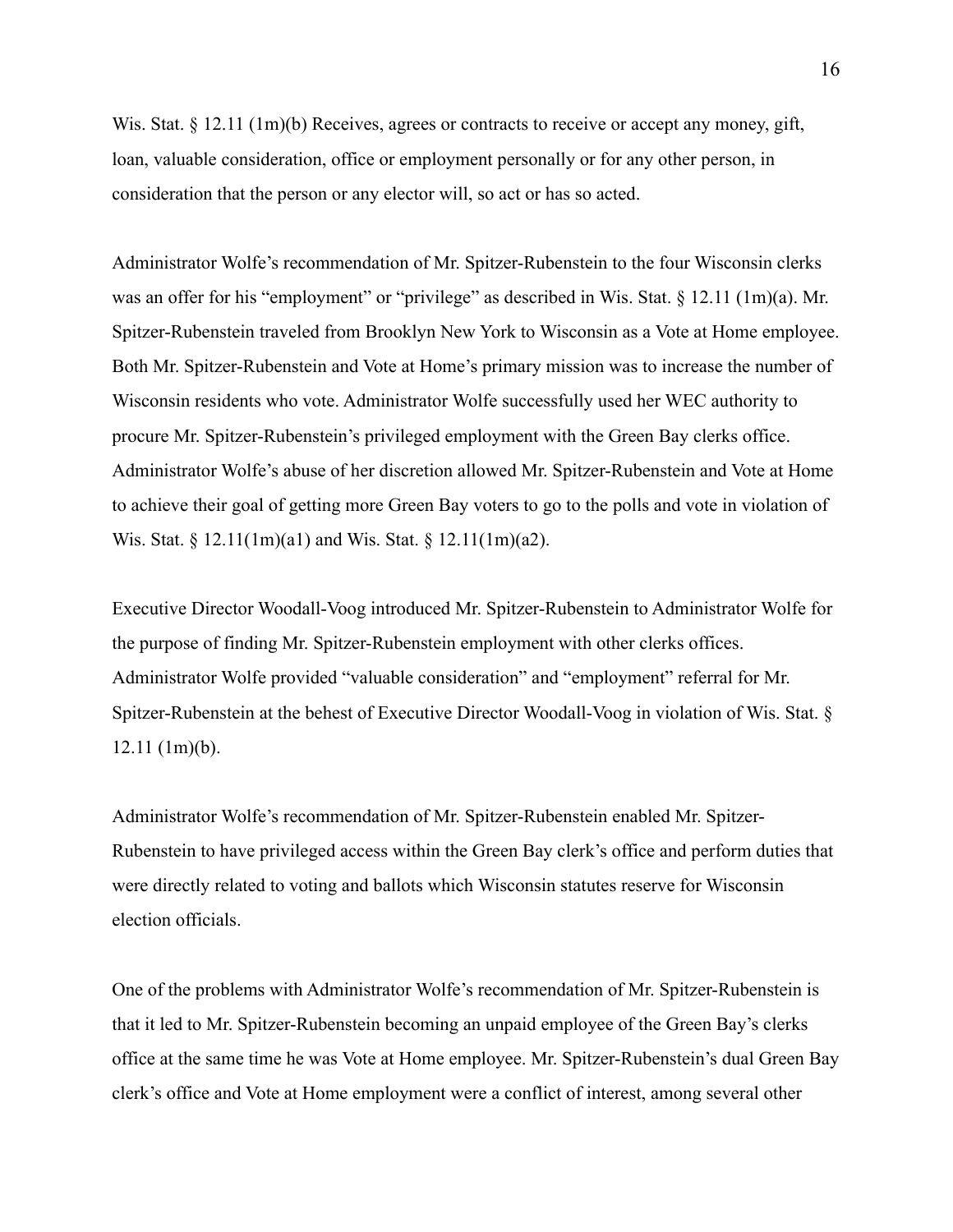problems and defects, that Administrator Wolfe should have considered before she recommended him for employment with four Wisconsin clerks.

#### **Administrator Wolfe's Recommendation Impeded a Free and Fair 2020 Election**

Wis. Stat. § 12.09(2) states, "No person may personally or through an agent, by abduction, duress, or any fraudulent device or contrivance, impede or prevent the free exercise of the franchise at an election." Mr. Spitzer-Rubenstein became Administrator Wolfe's agent once she referred him to the Green Bay clerk. Administrator Wolfe and her agent Mr. Spitzer-Rubenstein prevented a free and fair 2020 election because Administrator Wolfe's recommendation paved the way for Mr. Spitzer-Rubenstein to perform election official duties though he was not a Wisconsin resident, nor did he have the required training, qualifications, or oath of office.

[The Wisconsin Election Administration Manual](https://elections.wi.gov/sites/elections/files/2022-03/Election%20Administration%20Manual%20(2020-09).pdf) requires municipal clerks to hire "qualified and well-trained" people, but Administrator Wolfe waived the Wisconsin "qualified and well-trained" election workers standard for Mr. Spitzer-Rubenstein. As Wisconsin's highest election official, Administrator Wolfe abused her authority by acting as Mr. Spitzer-Rubenstein's political clout.

[The Wisconsin Election Administration Manual](https://elections.wi.gov/sites/elections/files/2022-03/Election%20Administration%20Manual%20(2020-09).pdf) also states, "Election officials perform a very important public service by enhancing the high quality and integrity of our elections." "High quality" and "election integrity" did not happen in 2020 because Administrator Wolfe used her political clout to get Mr. Spitzer-Rubenstein a job with the Green Bay's clerk office. Mr. Spitzer-Rubenstein's lack of qualifications for the election official duties that he performed automatically impeded the "free exercise of the franchise at an election." The free exercise of a Wisconsin election did not happen for the November 3, 2020 election because WEC Administrator Wolfe ignored election official qualifications that exist to protect the integrity of Wisconsin elections.

### **Administrator Wolfe is Using WEC Staff Attorneys to Coverup Her Misdeeds**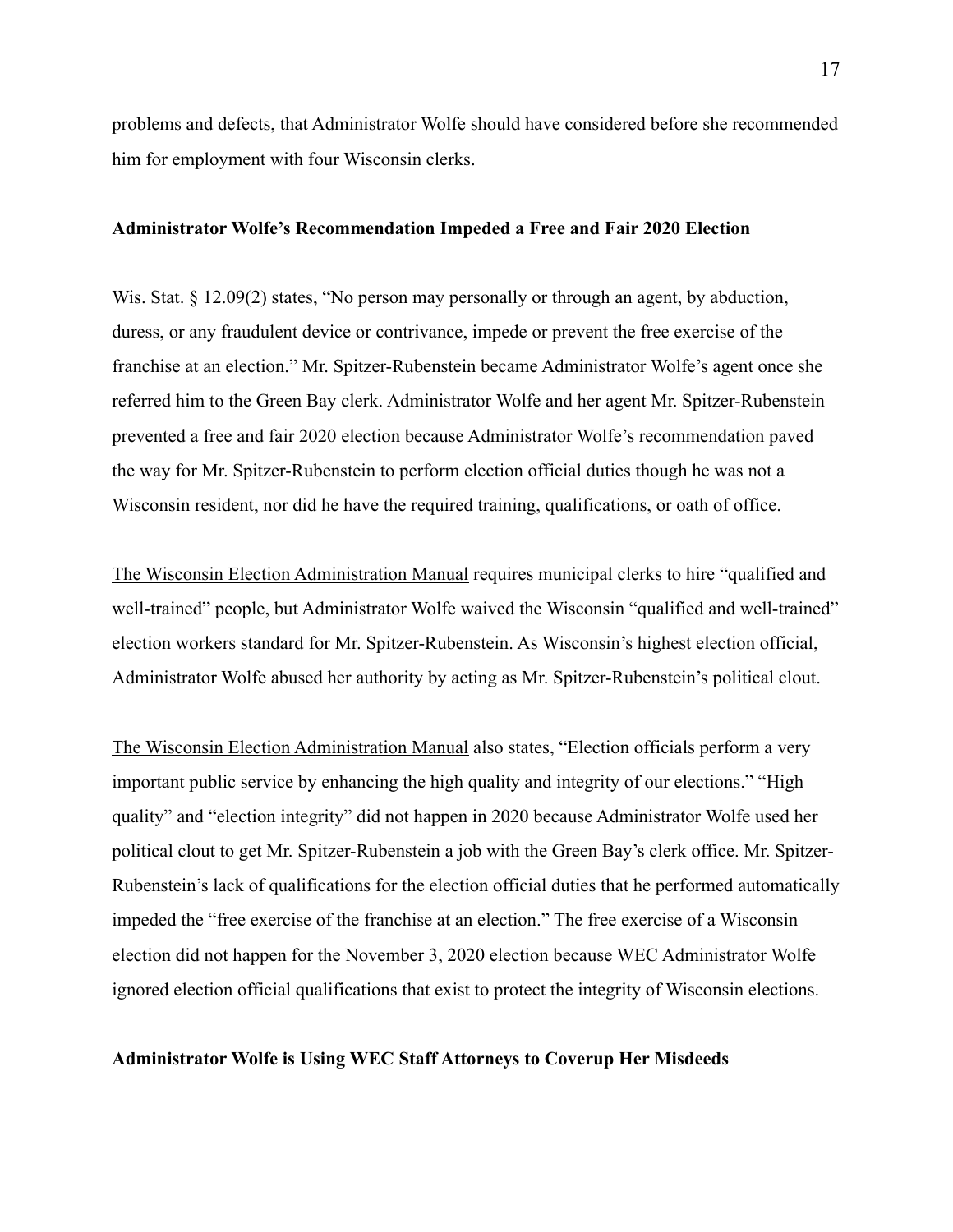Three times Administrator Wolfe has assigned WEC staff attorneys complaints which involved her. Two days ago Complainant submitted a WEC complaint similar to this one against Administrator Wolfe, but the Complainant did not include allegations of Administrator Wolfe committing election bribery, election fraud, and impeding of an election. Administrator Wolfe assigned Complainant's complaint against her to WEC staff attorney Jim Witecha.

Since Mr. Witecha is Administrator Wolfe's subordinate (whom she most likely hired), Complainant maintains Administrator Wolfe assigning a complaint against her to Mr. Witecha produced a conflict of interest. Mr. Witecha conflict of interest stems from his interest in remaining on good terms with his supervisor Administrator Wolfe that conflicts with Mr. Witecha's duty to remain a fair and impartial arbiter for complaints against his boss— Administrator Wolfe. Mr. Witecha cannot remain impartial as he adjudicates a complaint against Administrator Wolfe because Mr. Witecha is beholden to Administrator Wolfe, and his job as a WEC staff attorney is contingent upon him continuing a good relationship with Administrator Wolfe.

Mr. Witecha returned the Complainant's complaint because he said Complainant did not cite a law that Administrator Wolfe violated. When complainants allege abuse of discretion, [Wis. Stat.](https://docs.legis.wisconsin.gov/statutes/statutes/5/i/06?view=section)  [§ 5.06\(1\)](https://docs.legis.wisconsin.gov/statutes/statutes/5/i/06?view=section) does not require complainants to cite a violation of law as Mr. Witecha falsely claimed. [Wis. Stat. § 5.06\(1\)](https://docs.legis.wisconsin.gov/statutes/statutes/5/i/06?view=section) states, "The complaint shall set forth such facts as are within the knowledge of the complainant to show probable cause to believe that a violation of law or abuse of discretion has occurred or will occur." The statute states "… a violation of law *or* abuse of discretion…," but not both a violation of law *and* abuse of discretion need to be cited as Mr. Witecha incorrectly required of Complainant.

Complainant's initial complaint stated Administrator Wolfe's recommendation to four Wisconsin clerks for Mr. Spitzer-Rubenstein who lacked the required training, qualifications and oath of office was an abuse of Administrator Wolfe's discretion. Because Complainant submitted probable cause of Administrator Wolfe's abuse of discretion, [Wis. Stat. § 5.06\(1\)](https://docs.legis.wisconsin.gov/statutes/statutes/5/i/06?view=section) did not require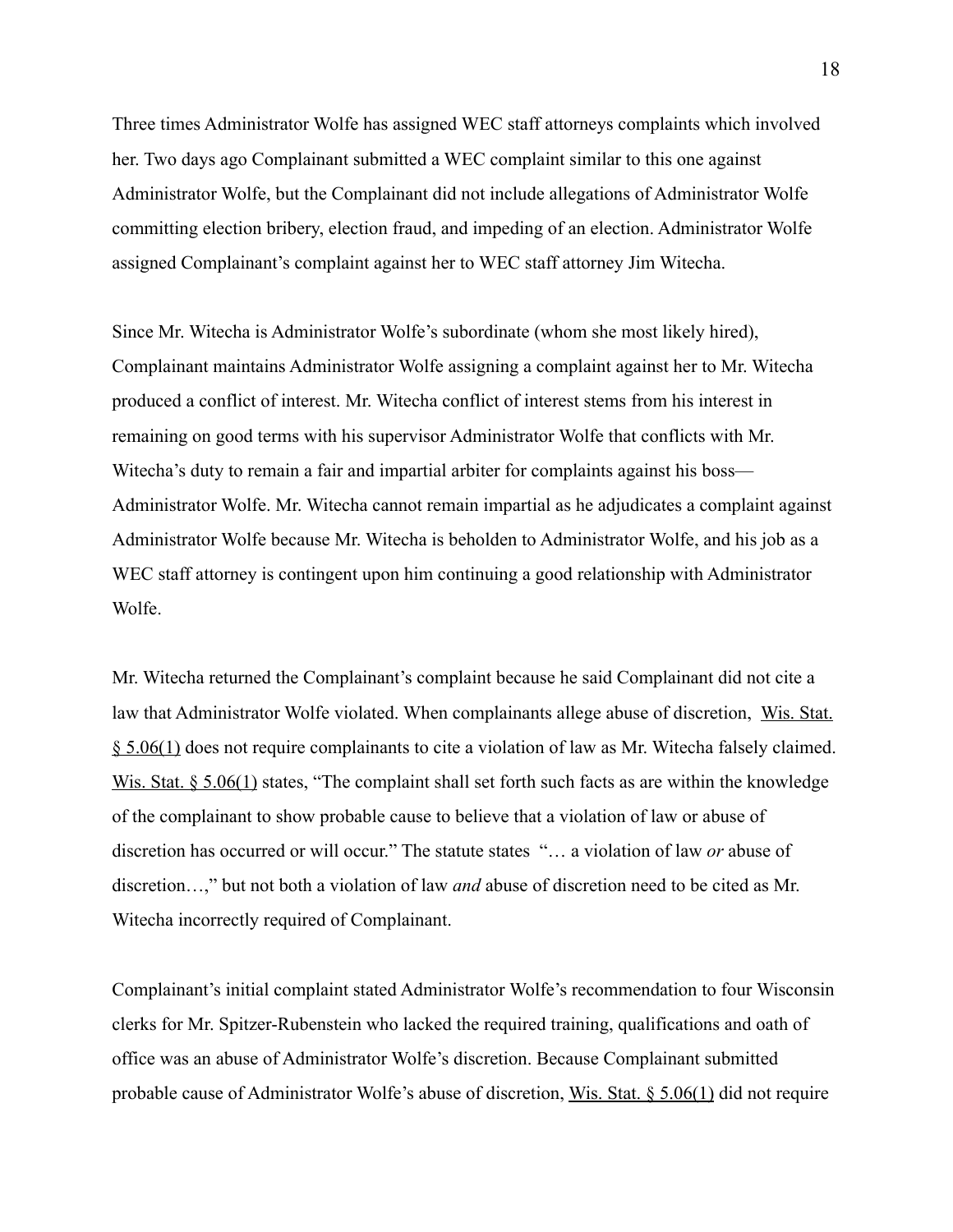Complainant to alleged Administrator Wolfe also violated a law as Mr. Witecha demanded from this Complainant. Since Mr. Witecha stated that he returned Complainant's complaint without prejudice, Complainant added allegations of election bribery, election fraud, and impeding a free election to his original complaint against Administrator Wolfe.

Complainant previously filed a complaint against Administrator Wolfe for abusing her discretion for returning his August 2020 complaint. Administrator Wolfe assigned his complaint against her to WEC staff attorney Nathan Judnic. When Mr. Judnic failed to recuse himself, Complainant filed a complaint against Mr. Judnic and alleged Mr. Judnic had a conflict of interest in arbitrating a complaint against his boss Administrator Wolfe. Once again Administrator Wolfe assigned a complaint involving her to WEC staff attorney Mr. Jim Witecha. WEC staff attorney Mr. Witecha promptly dismissed the Complainant's complaint against his fellow WEC Staff Attorney Mr. Judnic. Shortly thereafter Mr. Judnic dismissed the Complainant's complaint against Administrator Wolfe.

Administrator Wolfe assigning three complaints involving her to her WEC staff attorney subordinates to review were an abuse of her Administrator's discretion and also Administrator Wolfe's means to coverup her misdeeds.

### **Conclusion and Prayer for Relief**

The Oxford English Dictionary defines *discretion* as "the freedom to decide what should be done." Administrator Wolfe had the freedom to decide whether or not to refer Vote at Home and Mr. Spitzer-Rubenstein to the Green Bay, Kenosha, Madison and Racine clerks. Administrator Wolfe abused her discretion in violation of [Wisconsin Statute § 5.06](https://docs.legis.wisconsin.gov/statutes/statutes/5/i/06) because she referred and sanctioned Michael Spitzer-Rubenstein to undertake election official duties when he did not have the requisite certification, training and qualifications.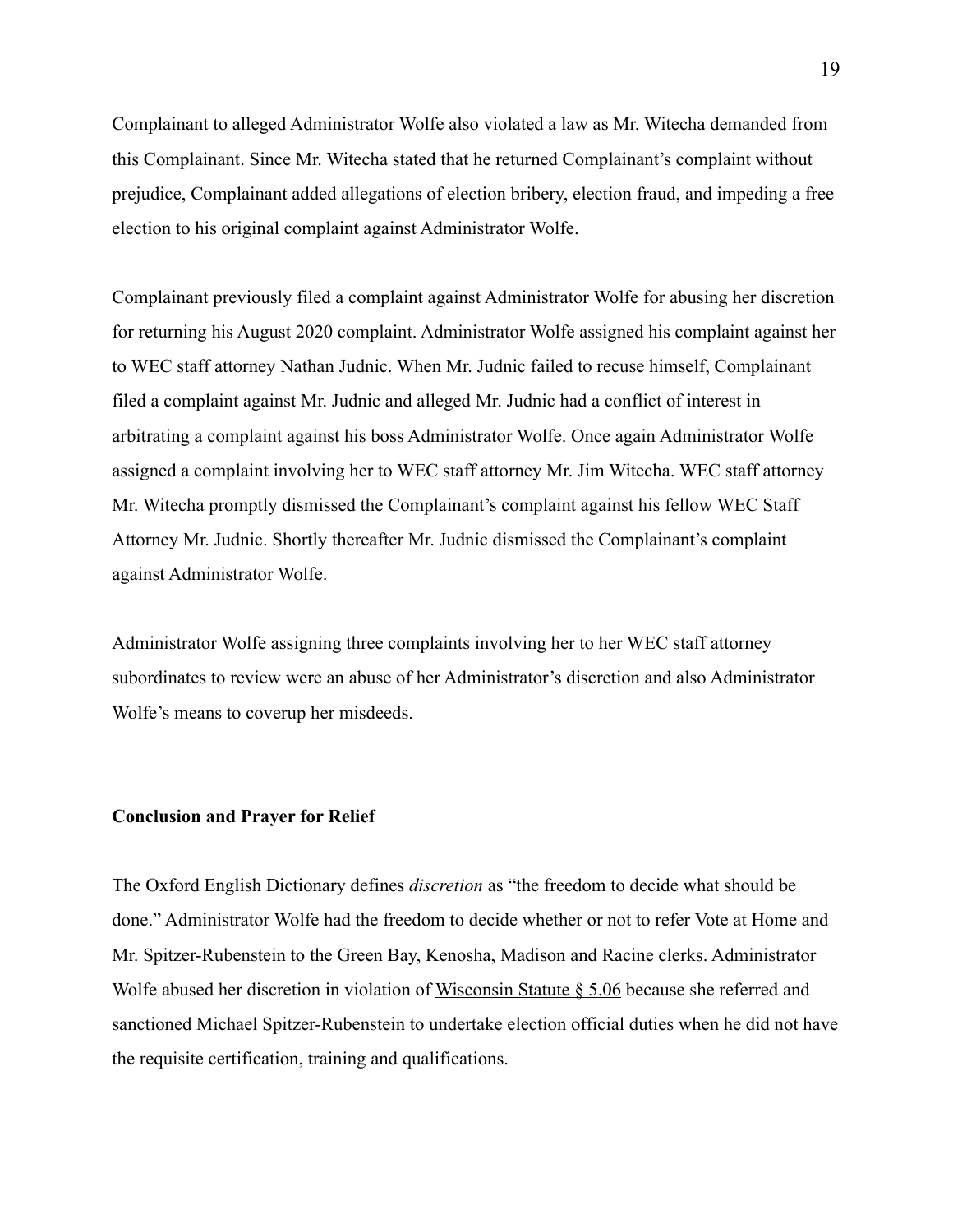Administrator Wolfe abused her discretion in violation of [Wisconsin Statute § 5.06](https://docs.legis.wisconsin.gov/statutes/statutes/5/i/06) by referring Michael Spitzer-Rubenstein to the Green Bay, Kenosha, Madison and Racine clerks without interviewing him or knowing if he is qualified. Administrator Wolfe's recommendation of Michael Spitzer-Rubenstein is especially troubling because her recommendations as Administrator carries more weight than any other Wisconsin election official. Administrator Wolfe's abuse of her discretion eventually led to Green Bay's esteemed Clerk Kris Teske's resignation as Clerk Teske chose resigning over violating election laws.

Administrator Wolfe abused her discretion in violation of [Wisconsin Statute § 5.06](https://docs.legis.wisconsin.gov/statutes/statutes/5/i/06) by referring Vote at Home to the Green Bay, Kenosha, Madison and Racine clerks without properly vetting the organization. As with the Michael Spitzer-Rubenstein referral, Administrator Wolfe recommendation of Vote at Home came without limits of what Vote at Home could or couldn't do.

Administrator Wolfe's abuse of her discretion lead to her violations of Wisconsin election bribery, election fraud, and election threat statutes as described above.

Complainants Ask for the Following Relief:

1. Admonishment and discipline for WEC Administrator Meagan Wolfe's abuse of her election official discretion for referring Michael Spitzer-Rubenstein for election official duties to the Green Bay, Kenosha, Madison, and Racine clerks without knowing his election official certification status, intent, or qualifications.

2. Admonishment and discipline for WEC Administrator Meagan Wolfe's abuse of her election official discretion for referring Vote at Home to the Green Bay, Kenosha, Madison, and Racine clerks without thoroughly vetting the organization's mission or methods.